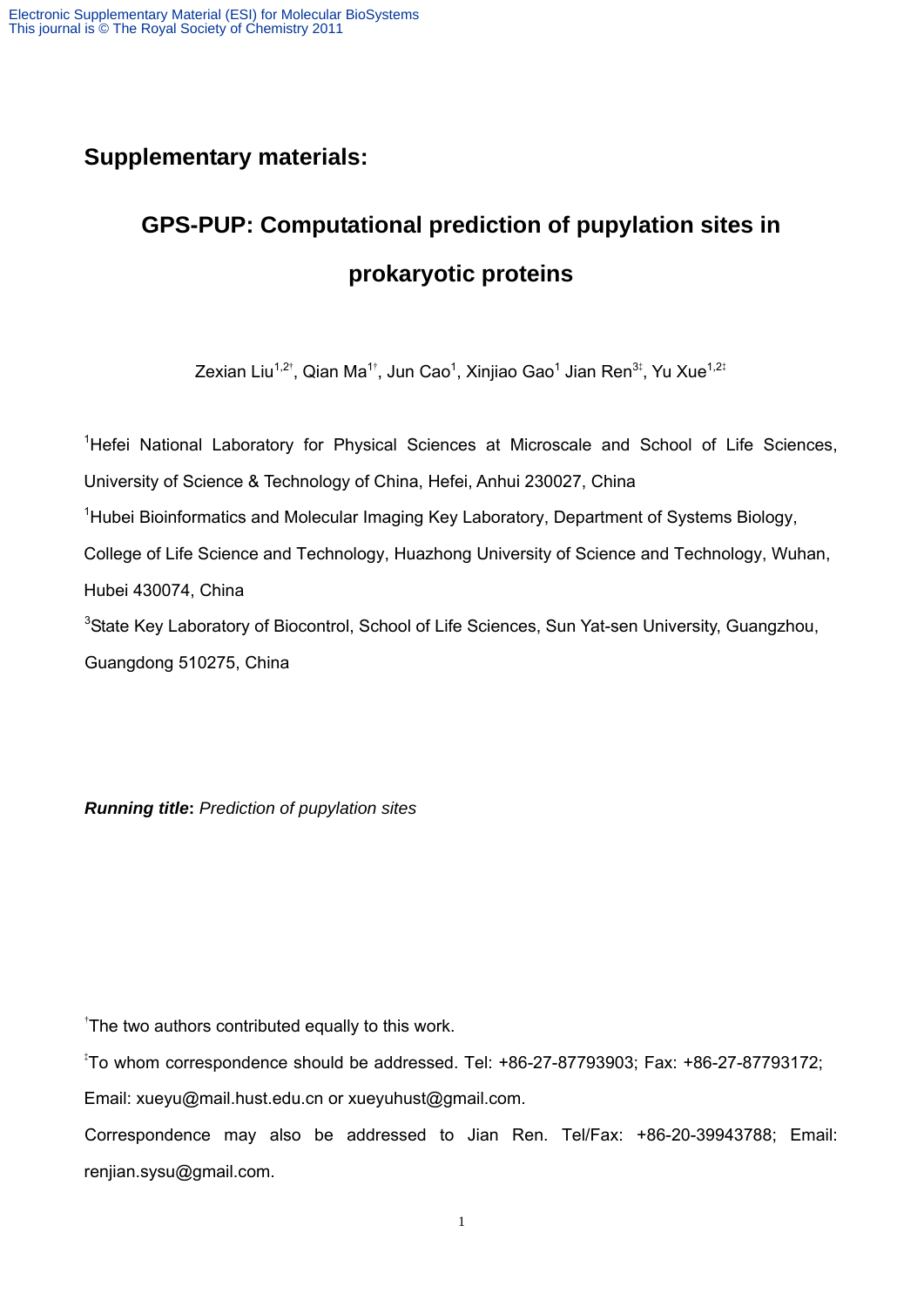### **Supplementary Materials & Methods**

### *Data preparation*

We manually collected experimentally identified pupylated substrates along with their location sites by searching PubMed with the keywords of "pupylation" and "prokaryotic ubiquitin", followed by checking the scientific literature published before March  $22^{nd}$ , 2011. A dataset with 146 experimentally verified pupylation sites from 131 proteins was obtained. The corresponding sequences were retrieved from the UniProt database (http://www.uniprot.org/).<sup>1</sup>

As previously described,<sup>2-7</sup> we defined a *pupylation site peptide* PSP(*m, n*) as a lysine (K) residue flanked by *m* amino acids upstream and *n* amino acids downstream, while the known pupylation sites were taken as positive data (+) and all other non-pupylated lysines were regarded as negative data (-). Since the redundancy of homologous sites in the positive data (+) might lead to an overestimate, we used CD-HIT to cluster the protein sequences,<sup>8</sup> followed by re-alignment with BLAST packages and a manual check of the proteins with ≥40% identity.<sup>9</sup> If two pupylation sites from two homologous proteins were at the same position according to the sequence alignment, only one site was preserved while the other site and its corresponding sequence were discarded. Ultimately, the non-redundant training dataset contained 109 substrates with 127 positive sites and 1,405 negative sites. The 127 experimentally verified pupylation sites are shown in Table S1.

### *The algorithms*

During the past several years, we developed the GPS (Initially defined as Group-based Phosphorylation Scoring and later renamed as Group-based Prediction System) series of algorithms mainly for the prediction of post-translational modification (PTM) sites in proteins.<sup>2-7</sup> Although various versions of GPS algorithm employed different approaches for performance improvement (Table S4), the fundamental hypothesis of the scoring strategy was not changed.

In the scoring strategy, we hypothesized that similar short peptides exhibit similar biochemical properties and functions. $2-7$  Then we used an amino acid substitution matrix, e.g.,

2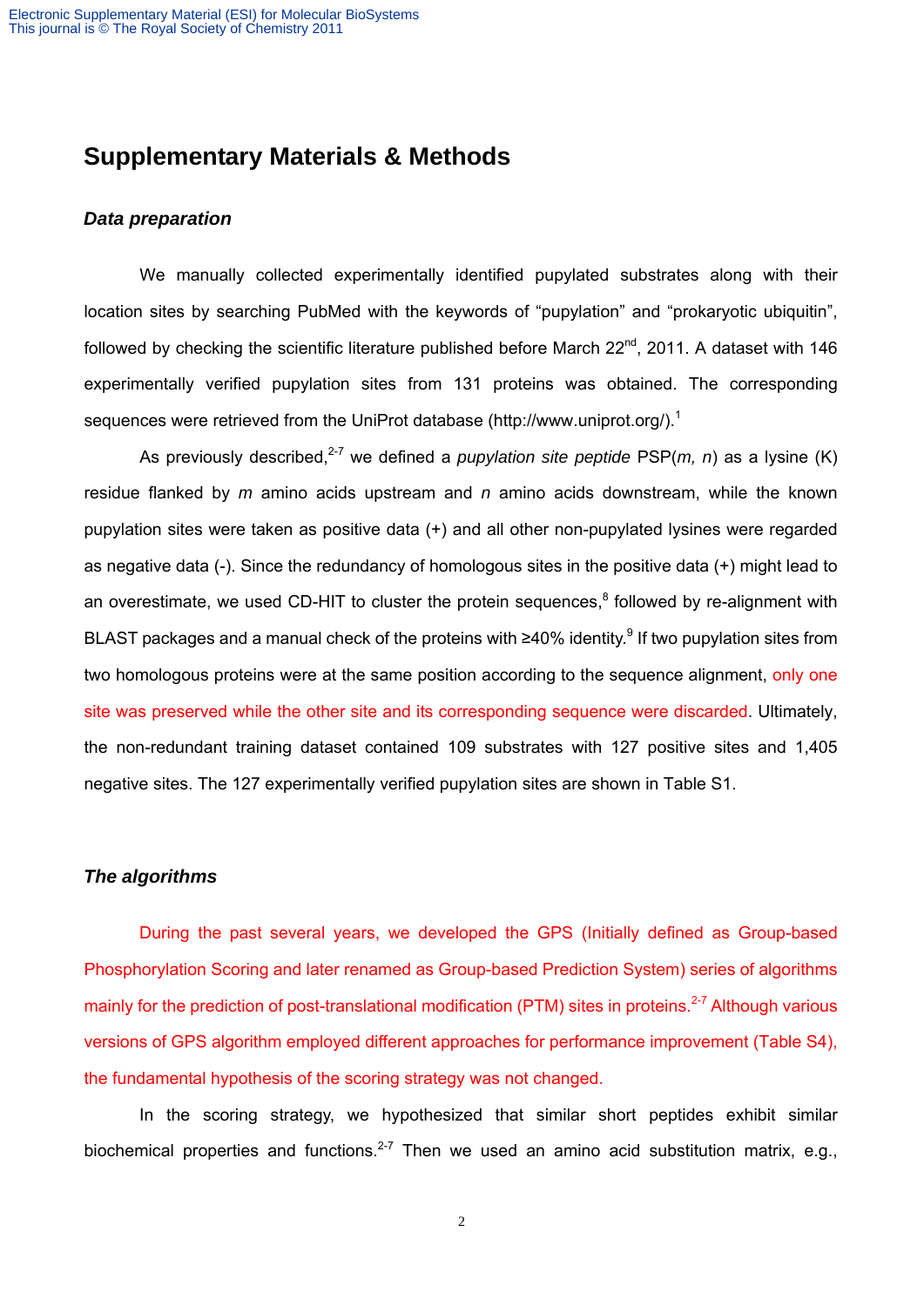BLOSUM62, to calculate the similarity between the two PSP(*m*, *n*) peptides of *A* and *B* as below:

$$
S(A,B) = \sum_{-m \le i \le n} Score(A[i], B[i])
$$

*Score*(*A*[*i*], *B*[*i*]) represents the substitution score of the two amino acid of *A*[*i*] and *B*[*i*] in an amino acid substitution matrix, e.g., BLOSUM62. If S(*A*, *B*)<0, we simply redefined it as S(*A*, *B*)=0.

For performance improvement, we adopted a computational pipeline of three sequential steps of motif length selection (MLS), weight training (WT) and matrix mutation (MaM).

**1) Motif length selection (MLS)**. In this step, the combinations of PSP(*m*, *n*) (*m* = 1, …, 30; *n* = 1, …, 30) were extensively tested, while the optimized combination of PSP(*m*, *n*) with the highest leave-one-out (LOO) performance was determined. We fixed the *Sp* at 80% to compare the *Sn* values. The PSP(8, 18) was determined in this study.

**2) Weight training (WT)**. We updated the substitution score between two PSP(*m*, *n*) peptides *A* and *B* as:

$$
S'(A, B) = \sum_{-m \le i \le n} w_i Score(A[i], B[i])
$$

The *wi* is the weight of position *i*. Again, if *S'*(*A*, *B*)<0, we simply redefined it as *S'*(*A*, *B*)=0. Initially, the *w* was defined as 1 for each position. We randomly picked out the weight of any position for +1 or -1, and adopted the manipulation if the *Sn* value of the re-computed LOO result with the *Sp* fixed at 80% was increased. The process was repeated until convergence was reached. The weights of the PSP(8, 18) were 1, 0, 0, 3, 2, 2, 3, 1, 1 (K), 1, 1, 0, 1, 1, 2, 3, 1, 0, 1, -1, 0, 1, 0, 2, 1, 1, and 3. From the results, we proposed that the upstream amino acids are more important for the lysine residue to be pupylated.

**3) Matrix mutation (MaM)**. As previously described,<sup>2-5</sup> BLOSUM62 was chosen as the initial matrix, and the leave-one-out performance was calculated. Subsequently, we fixed the *Sp* as 80% to improve the *Sn* by randomly picking out an element of the matrix for +1 or -1. The procedure was terminated when the *Sn* value was not increased any further.

For comparison, the GPS 2.1 algorithm and PSSM algorithm were also implemented. The GPS 2.1 algorithm was carried out as previously described.<sup>5</sup> For the PSSM algorithm.<sup>10</sup> the position-specific scoring matrix was constructed with positive PSP(*m*, *n*) peptides while the background distribution was calculated from both the positive and negative PSP(*m, n*) peptides. P<sub>+</sub>[i] and *P-*[i] were defined as the probability in the position-specific scoring matrix and the background,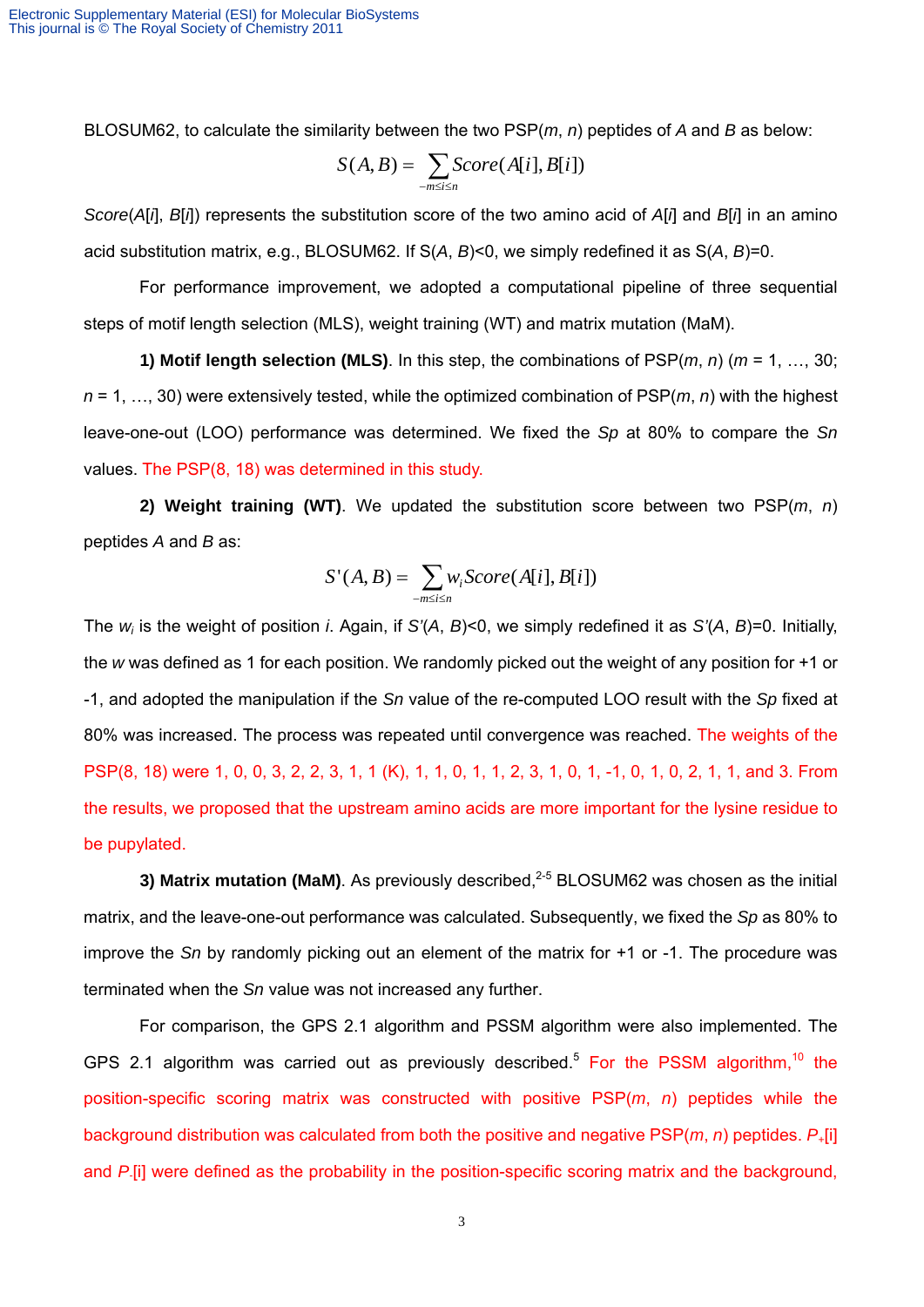respectively. Then the score of a given PSP(*m*, *n*) was calculated as:

$$
Score[PSP(m,n)] = \sum_{-m \le i \le n} \log_2(P_{+}[i]/P_{-}[i])
$$

### *Performance evaluation*

As previously described,<sup>2-5</sup> we used the four measurements of accuracy (Ac), sensitivity (*Sn*), specificity (*Sp*), and Mathew's Correlation Coefficient (*MCC*) to evaluate the prediction performance of GPS-PUP. Also, the precision (*Pr*) was calculated. The five measurements were defined as below:

$$
Ac = \frac{TP + TN}{TP + FP + TN + FN}, \quad Sn = \frac{TP}{TP + FN}, \quad Sp = \frac{TN}{TN + FP}, \quad Pr = \frac{TP}{TP + FP}, \text{ and}
$$

$$
MCC = \frac{(TP \times TN) - (FN \times FP)}{\sqrt{(TP + FN) \times (TN + FP) \times (TP + FP) \times (TN + FN)}}.
$$

In this work, the leave-one-out validation and 4-, 6-, 8- and 10-fold cross-validations were performed. The Receiver Operating Characteristic (ROC) curves and AROCs (area under ROCs) were also drawn and analyzed.

#### *Implementation of the online service and local packages*

The online service and local packages of GPS-PUP 1.0 were implemented in JAVA. For the online service, we tested the GPS-PUP 1.0 on a variety of internet browsers, including Internet Explorer 6.0, Netscape Browser 8.1.3 and Firefox 2 under the Windows XP Operating System (OS), Mozilla Firefox 1.5 of Fedora Core 6 OS (Linux), and Safari 3.0 of Apple Mac OS X 10.4 (Tiger) and 10.5 (Leopard). For the Windows and Linux systems, the latest version of Java Runtime Environment (JRE) package (JAVA 1.4.2 or later versions) of Sun Microsystems should be pre-installed. However, for Mac OS, GPS-PUP 1.0 can be directly used without any additional packages. For convenience, we also developed local packages of GPS-PUP 1.0, which worked with the three major Operating Systems, Windows, Linux and Mac.

#### *Statistical analysis*

In order to analyze the functional abundance and diversity of pupylation, we downloaded the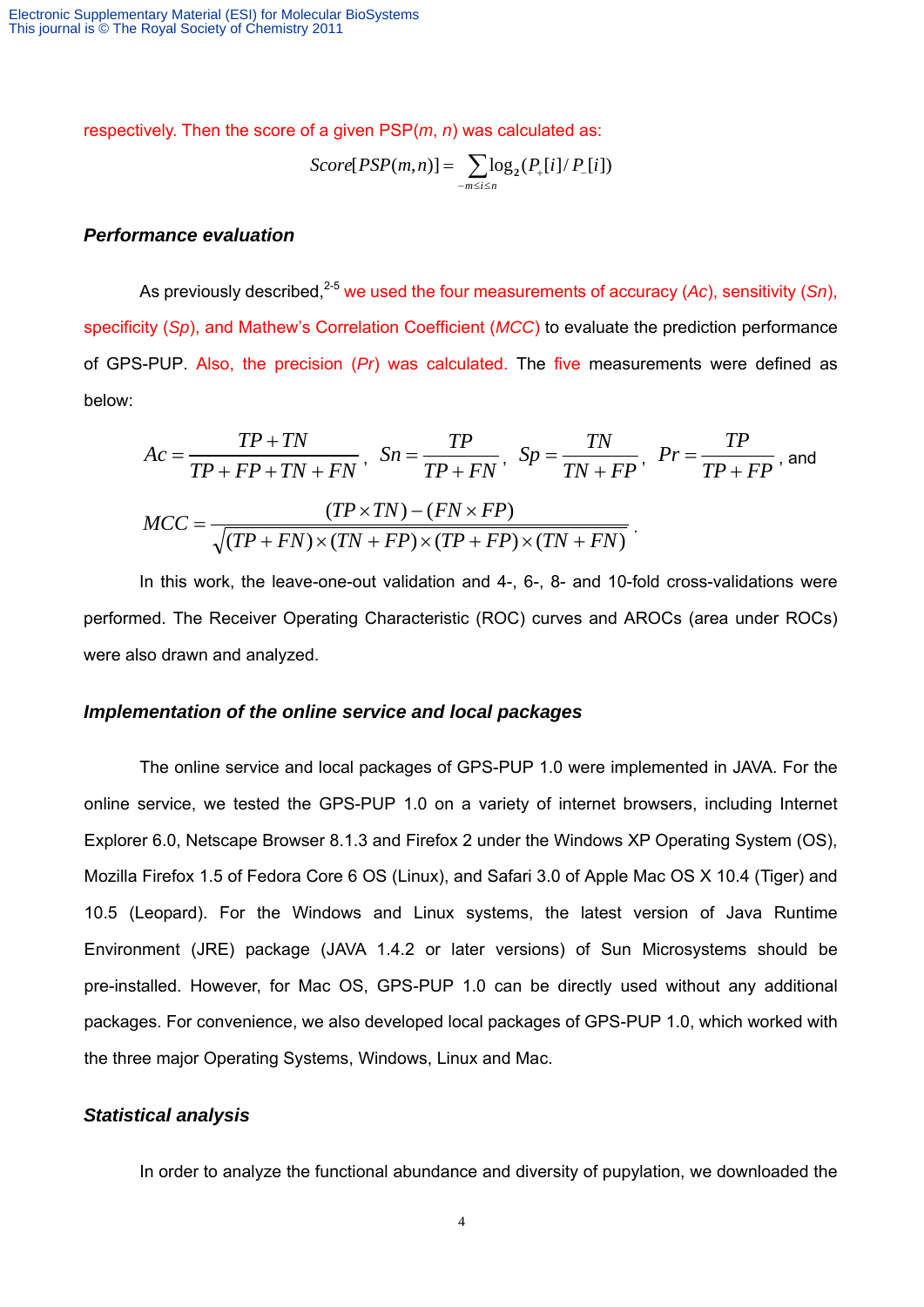gene ontology (GO)  $(03/28/2011)^{11}$  association files from the GOA database at the EBI (http://www.ebi.ac.uk/goa). There are 4,470 *M. smegmatis* proteins annotated with at least one GO term, with 267 annotated pupylation substrates. Here we defined:

*N* = number of proteins in the *M. smegmatis* proteome annotated by at least one GO term

*n* = number of proteins in the *M. smegmatis* proteome annotated by the GO term *t*

*M* = number of proteins in the *M. smegmatis* pupylated substrates annotated by at least one GO term

*m* = number of proteins in the *M. smegmatis* pupylated substrates annotated by the GO term

*t*

Then the enrichment ratio of the GO term *t* was calculated, and the hypergeometric distribution equation<sup>12</sup> was used to calculate the  $p$ -value as below:

Enrichment 
$$
- ratio = \frac{m}{n}
$$

\n
$$
p-value = \sum_{m'=m}^{n} \frac{\binom{M}{m} \binom{N-M}{n-m'}}{\binom{N}{n}}
$$
\n(Enrichment  $- ratio \ge 1$ ), or

\n
$$
p-value = \sum_{m'=0}^{m} \frac{\binom{M}{m} \binom{N-M}{n-m'}}{\binom{N}{n}}
$$

J

 $\setminus$ 

*n*

( *Enrichment* \_ *ratio* < 1)

In this work, we only consider the over-represented GO groups with an *Enrichment\_ratio* ≥ 1 and  $p$ -value  $< 0.05$ .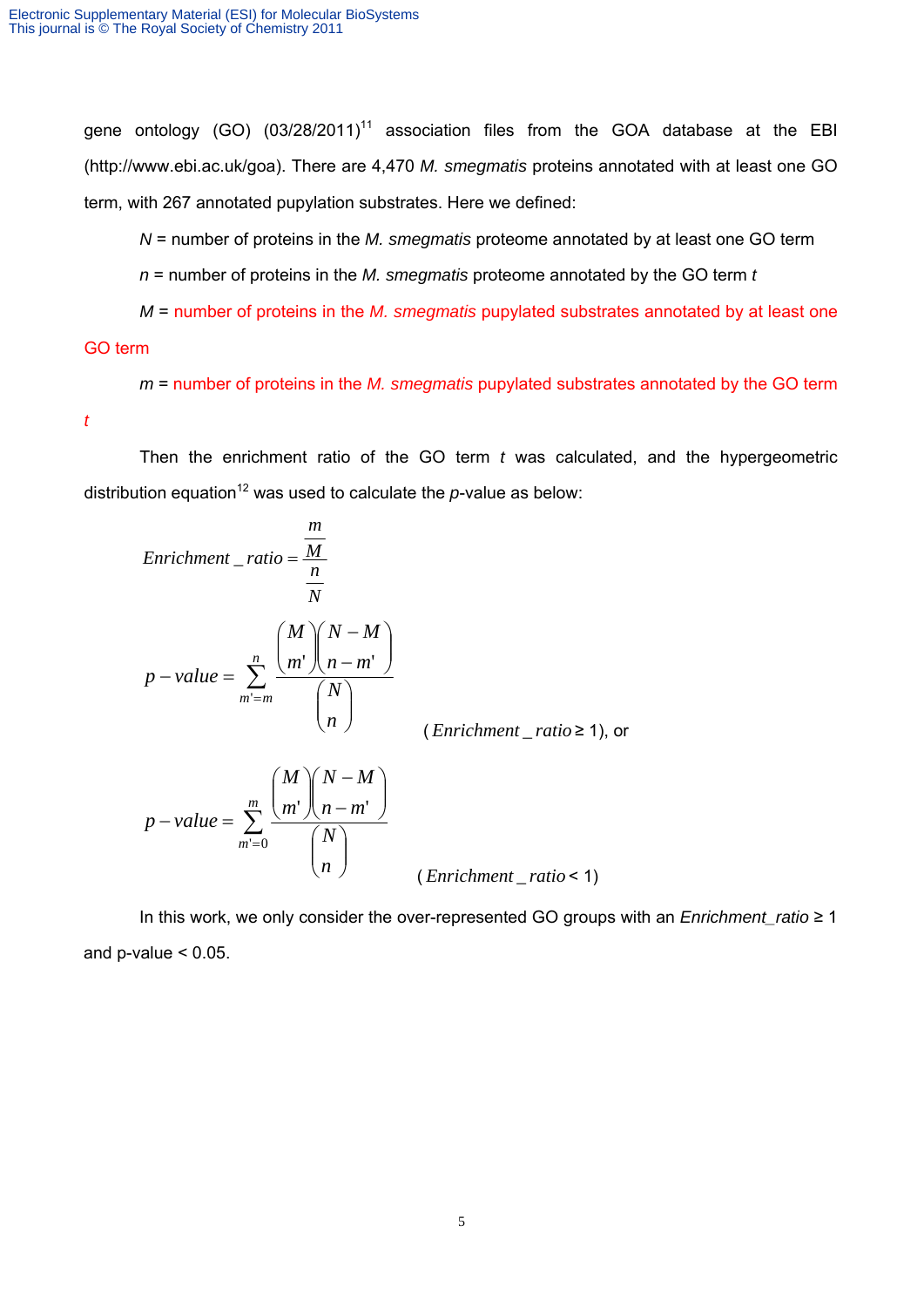# **Supplementary References**

- 1. UniProt Consortium, *Nucleic Acids Res.*, 2010, **38**, D142-148.
- 2. Y. Xue, J. Ren, X. Gao, C. Jin, L. Wen and X. Yao, *Mol. Cell. Proteomics*, 2008, **7**, 1598-1608.
- 3. Y. Xue, Z. Liu, X. Gao, C. Jin, L. Wen, X. Yao and J. Ren, *PLoS One*, 2010, **5**, e11290.
- 4. Z. Liu, J. Cao, Q. Ma, X. Gao, J. Ren and Y. Xue, *Mol.Biosyst.* 2011, **7**, 1197-1204.
- 5. Y. Xue, Z. Liu, J. Cao, Q. Ma, X. Gao, Q. Wang, C. Jin, Y. Zhou, L. Wen and J. Ren, *Protein Eng. Des. Sel.*, 2011, **24**, 255-260.
- 6. Y. Xue, F. Zhou, M. Zhu, K. Ahmed, G. Chen and X. Yao, *Nucleic Acids Res.*, 2005, **33**, W184-187.
- 7. F. F. Zhou, Y. Xue, G. L. Chen and X. Yao, *Biochem. Biophys. Res. Commun.*, 2004, **325**, 1443-1448.
- 8. W. Li and A. Godzik, *Bioinformatics*, 2006, **22**, 1658-1659.
- 9. M. Johnson, I. Zaretskaya, Y. Raytselis, Y. Merezhuk, S. McGinnis and T. L. Madden, *Nucleic Acids Res.*, 2008, **36**, W5-9.
- 10. M. Gribskov, A. D. McLachlan and D. Eisenberg, *Proc. Natl. Acad. Sci. U. S. A.*, 1987, **84**, 4355-4358.
- 11. D. Barrell, E. Dimmer, R. P. Huntley, D. Binns, C. O'Donovan and R. Apweiler, *Nucleic Acids Res.*, 2009, **37**, D396-403.
- 12. F. Zhou, Y. Xue, H. Lu, G. Chen and X. Yao, *FEBS Lett.*, 2005, **579**, 3369-3375.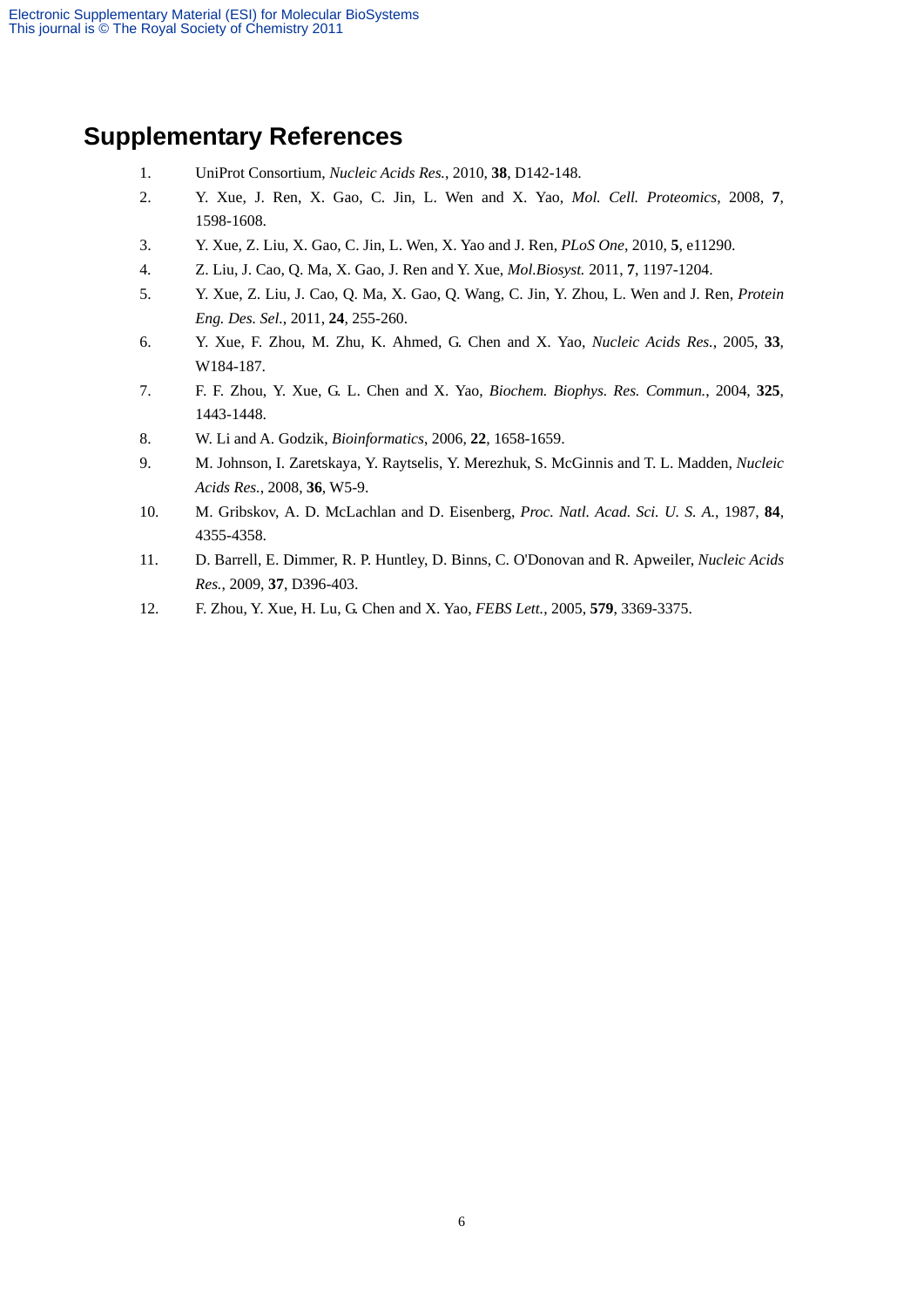# **Supplementary Tables**

**Supplementary Table S1** – We manually collected 127 experimentally identified pupylation sites in 109 unique proteins from the scientific literature (PubMed). *a*. UniProt, the UniProt accession numbers of pupylation substrates; *b*. Position, the positions of the pupylation sites; *c*. PMID, the primary references for the experimentally verified pupylation sites.

| UniProt <sup>a</sup> | Position $^b$ | Organism     | PMID <sup>c</sup> |
|----------------------|---------------|--------------|-------------------|
| A0QNF6               | 147           | M. smegmatis | 20631680          |
| A0QP32               | 485           | M. smegmatis | 20094657          |
| A0QP90               | 51            | M. smegmatis | 20094657          |
| A0QPN2               | 408           | M. smegmatis | 20094657          |
| A0QQ65               | 124           | M. smegmatis | 20631680          |
| A0QQU5               | 116           | M. smegmatis | 20631680          |
| A0QQU5               | 132           | M. smegmatis | 20066036;20094657 |
| A0QS98               | 188           | M. smegmatis | 20631680          |
| A0QSE0               | 96            | M. smegmatis | 20094657          |
| A0QSL6               | 66            | M. smegmatis | 20631680          |
| A0QSU4               | 99            | M. smegmatis | 20094657          |
| A0QUV7               | 210           | M. smegmatis | 20631680          |
| A0QUY3               | 313           | M. smegmatis | 20631680          |
| A0QUY9               | 380           | M. smegmatis | 20631680          |
| A0QUZ0               | 61            | M. smegmatis | 20631680          |
| A0QV10               | 262           | M. smegmatis | 20094657          |
| A0QVB9               | 36            | M. smegmatis | 20094657;20631680 |
| A0QVB9               | 111           | M. smegmatis | 20631680          |
| A0QVB9               | 131           | M. smegmatis | 20631680          |
| A0QWV9               | 172           | M. smegmatis | 20631680          |
| A0QWW2               | 257           | M. smegmatis | 20094657;20631680 |
| A0QWX9               | 132           | M. smegmatis | 20094657          |
| A0QWX9               | 219           | M. smegmatis | 20631680          |
| A0QX20               | 394           | M. smegmatis | 20094657          |
| A0QX81               | 41            | M. smegmatis | 20631680          |
| A0QX93               | 355           | M. smegmatis | 20094657          |
| A0QXX7               | 149           | M. smegmatis | 20631680          |
| A0QYD4               | 43            | M. smegmatis | 20094657          |
| A0QZA1               | 77            | M. smegmatis | 20066036          |
| A0QZA1               | 109           | M. smegmatis | 20094657;20631680 |
| A0QZE3               | 217           | M. smegmatis | 20094657          |
| A0R066               | 299           | M. smegmatis | 20094657          |
| A0R079               | 14            | M. smegmatis | 20094657          |
| A0R0B3               | 58            | M. smegmatis | 20631680          |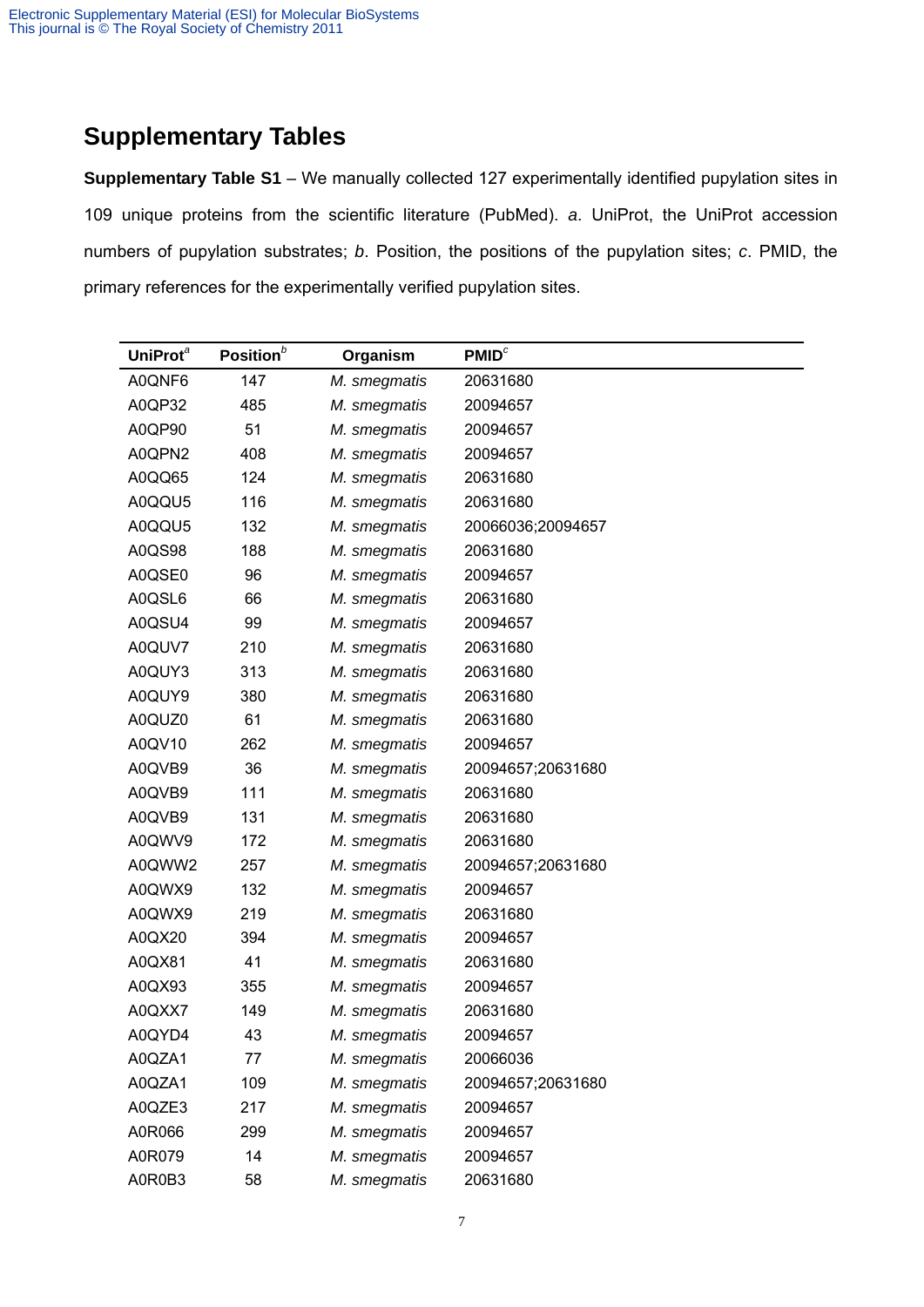| A0R0B3        | 79  | M. smegmatis    | 20094657;20631680          |
|---------------|-----|-----------------|----------------------------|
| A0R0B4        | 53  | M. smegmatis    | 20631680                   |
| A0R0B5        | 84  | M. smegmatis    | 20631680                   |
| A0R0W1        | 458 | M. smegmatis    | 20631680                   |
| A0R0W4        | 218 | M. smegmatis    | 20631680                   |
| A0R1B5        | 115 | M. smegmatis    | 20094657                   |
| A0R1V9        | 25  | M. smegmatis    | 20631680                   |
| A0R1V9        | 29  | M. smegmatis    | 20631680                   |
| A0R1V9        | 41  | M. smegmatis    | 20094657;20631680          |
| A0R1Y7        | 187 | M. smegmatis    | 20094657;20631680          |
| A0R218        | 320 | M. smegmatis    | 20631680                   |
| A0R2G5        | 299 | M. smegmatis    | 20631680                   |
| <b>A0R2V7</b> | 362 | M. smegmatis    | 20094657;20631680          |
| A0R2W6        | 58  | M. smegmatis    | 20631680                   |
| A0R342        | 36  | M. smegmatis    | 20631680                   |
| A0R3D2        | 21  | M. smegmatis    | 20631680                   |
| A0R4C9        | 67  | M. smegmatis    | 20094657;20631680          |
| A0R4Z5        | 218 | M. smegmatis    | 20631680                   |
| A0R518        | 65  | M. smegmatis    | 20094657                   |
| A0R566        | 11  | M. smegmatis    | 20094657                   |
| A0R5E1        | 47  | M. smegmatis    | 20094657                   |
| A0R5M8        | 242 | M. smegmatis    | 20631680                   |
| A0R5R7        | 339 | M. smegmatis    | 20094657;20631680          |
| A0R635        | 375 | M. smegmatis    | 20094657                   |
| A0R647        | 10  | M. smegmatis    | 20094657                   |
| A0R6E3        | 30  | M. smegmatis    | 20631680                   |
| A0R6E3        | 121 | M. smegmatis    | 20094657                   |
| A0R6Q0        | 76  | M. smegmatis    | 20094657                   |
| A0R7F9        | 33  | M. smegmatis    | 20094657                   |
| A0R7G6        | 65  | M. smegmatis    | 19028679;20066036;20094657 |
| P0CG99        | 310 | M. smegmatis    | 20094657                   |
| P53649        | 38  | M. smegmatis    | 20094657;20631680          |
| P53649        | 90  | M. smegmatis    | 20094657                   |
| O05598        | 528 | M. tuberculosis | 20066036;20094657          |
| O05814        | 173 | M. tuberculosis | 20066036;20094657          |
| O06188        | 82  | M. tuberculosis | 20066036                   |
| O06391        | 136 | M. tuberculosis | 20066036                   |
| O33294        | 502 | M. tuberculosis | 20066036                   |
| O33341        | 289 | M. tuberculosis | 20066036                   |
| O53176        | 127 | M. tuberculosis | 20066036                   |
| O53204        | 338 | M. tuberculosis | 20066036                   |
| O53226        | 12  | M. tuberculosis | 20066036                   |
| O53226        | 150 | M. tuberculosis | 20066036                   |
| O53442        | 145 | M. tuberculosis | 20066036                   |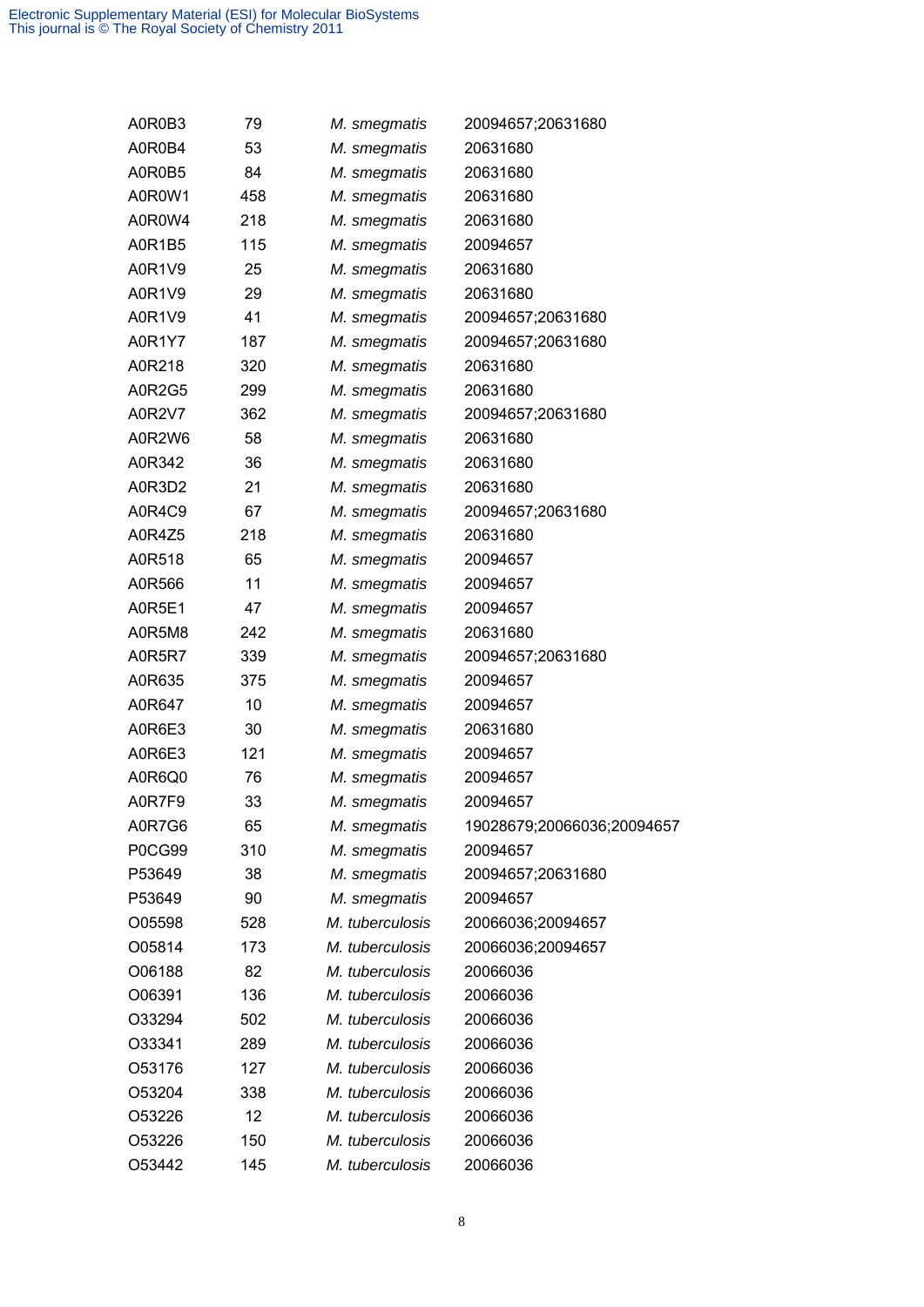| O53618        | 65  | M. tuberculosis | 20066036                   |
|---------------|-----|-----------------|----------------------------|
| O53665        | 168 | M. tuberculosis | 20066036                   |
| O53665        | 381 | M. tuberculosis | 20066036                   |
| O53871        | 189 | M. tuberculosis | 20066036                   |
| O69687        | 227 | M. tuberculosis | 20066036                   |
| O69687        | 231 | M. tuberculosis | 20066036;20094657;20631680 |
| O86352        | 283 | M. tuberculosis | 20066036                   |
| P09621        | 100 | M. tuberculosis | 20066036                   |
| P0A4X0        | 209 | M. tuberculosis | 20066036;20094657          |
| P0A508        | 322 | M. tuberculosis | 20066036                   |
| P0A556        | 307 | M. tuberculosis | 20066036                   |
| P0A5B7        | 64  | M. tuberculosis | 20066036                   |
| <b>P0A5B7</b> | 85  | M. tuberculosis | 20066036                   |
| P0A5B7        | 114 | M. tuberculosis | 20066036                   |
| P0A5B7        | 132 | M. tuberculosis | 20066036                   |
| <b>P0A5H3</b> | 334 | M. tuberculosis | 20066036                   |
| <b>P0A5L2</b> | 81  | M. tuberculosis | 20066036                   |
| <b>P0A5U4</b> | 762 | M. tuberculosis | 20066036                   |
| <b>P0A5Z4</b> | 204 | M. tuberculosis | 20066036                   |
| <b>P0CG95</b> | 98  | M. tuberculosis | 20066036;20094657;20631680 |
| P17670        | 202 | M. tuberculosis | 20066036                   |
| P60176        | 474 | M. tuberculosis | 20066036;20094657          |
| P60796        | 271 | M. tuberculosis | 20066036;20631680          |
| P63345        | 591 | M. tuberculosis | 20066036;20094657          |
| P63458        | 173 | M. tuberculosis | 18832610;20066036;20094657 |
| P63523        | 355 | M. tuberculosis | 20066036                   |
| P63568        | 314 | M. tuberculosis | 20066036;20094657          |
| P63673        | 499 | M. tuberculosis | 20066036                   |
| P64245        | 363 | M. tuberculosis | 20066036;20094657          |
| P65161        | 44  | M. tuberculosis | 20066036;20094657          |
| P65232        | 29  | M. tuberculosis | 20066036                   |
| P65277        | 154 | M. tuberculosis | 20066036                   |
| P65573        | 45  | M. tuberculosis | 20066036                   |
| P65880        | 292 | M. tuberculosis | 20066036;20094657          |
| P66056        | 101 | M. tuberculosis | 20066036;20094657          |
| P66902        | 151 | M. tuberculosis | 20066036;20094657;20631680 |
| P69440        | 23  | M. tuberculosis | 20066036;20631680          |
| P69440        | 94  | M. tuberculosis | 20066036                   |
| P71724        | 47  | M. tuberculosis | 20066036                   |
| P71973        | 44  | M. tuberculosis | 20066036;20094657          |
| P77899        | 345 | M. tuberculosis | 20066036;20094657          |
| P77899        | 400 | M. tuberculosis | 20631680                   |
| P96382        | 362 | M. tuberculosis | 20066036                   |
| P96825        | 280 | M. tuberculosis | 20066036                   |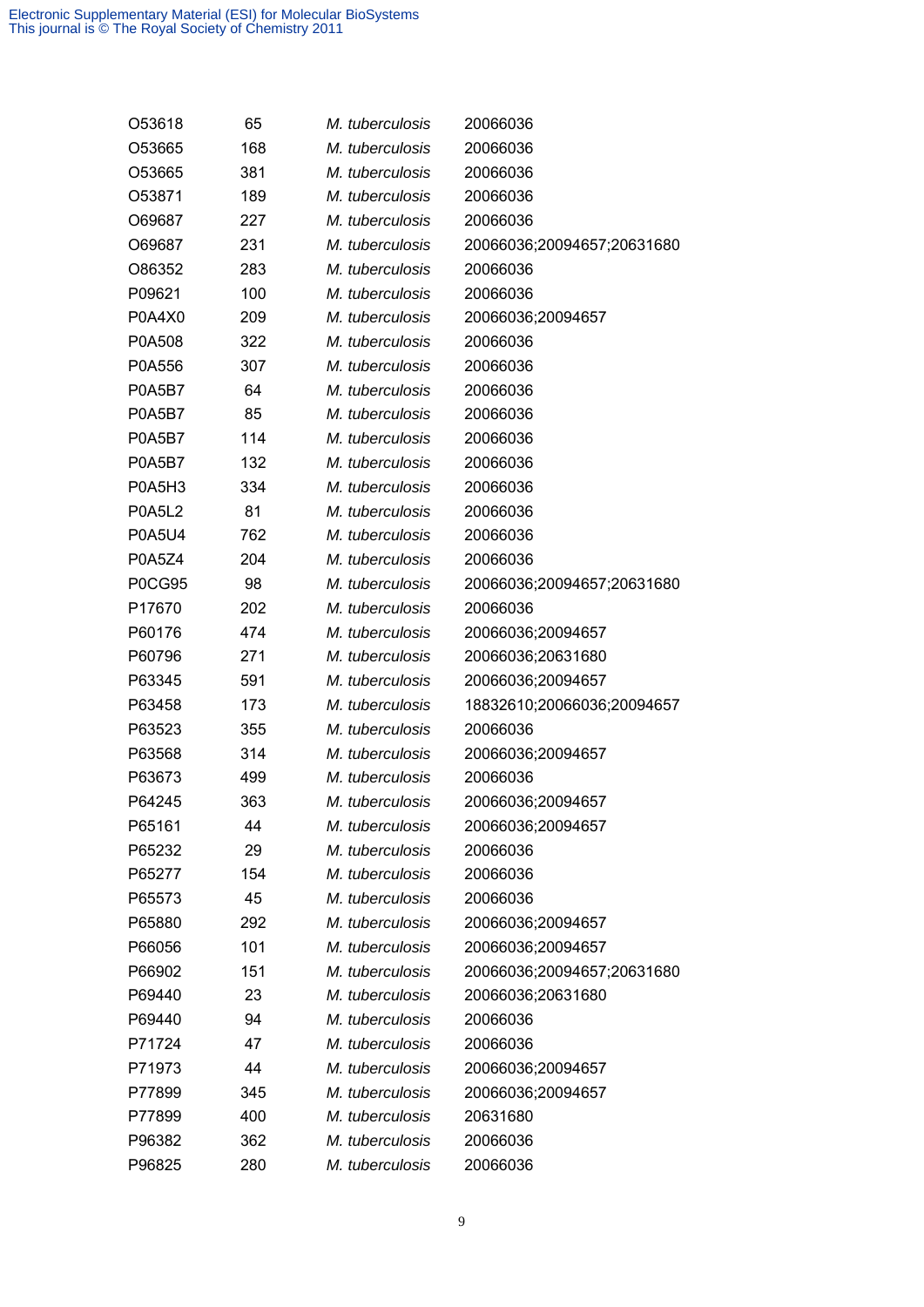#### Electronic Supplementary Material (ESI) for Molecular BioSystems This journal is © The Royal Society of Chemistry 2011

| Q10504 | 346 | M. tuberculosis | 20066036;20094657 |
|--------|-----|-----------------|-------------------|
| Q10530 | 328 | M. tuberculosis | 20066036          |
| Q10682 | 47  | M. tuberculosis | 20066036          |
| Q50685 | 354 | M. tuberculosis | 20066036          |
| Q7D8W0 | 428 | M. tuberculosis | 20066036          |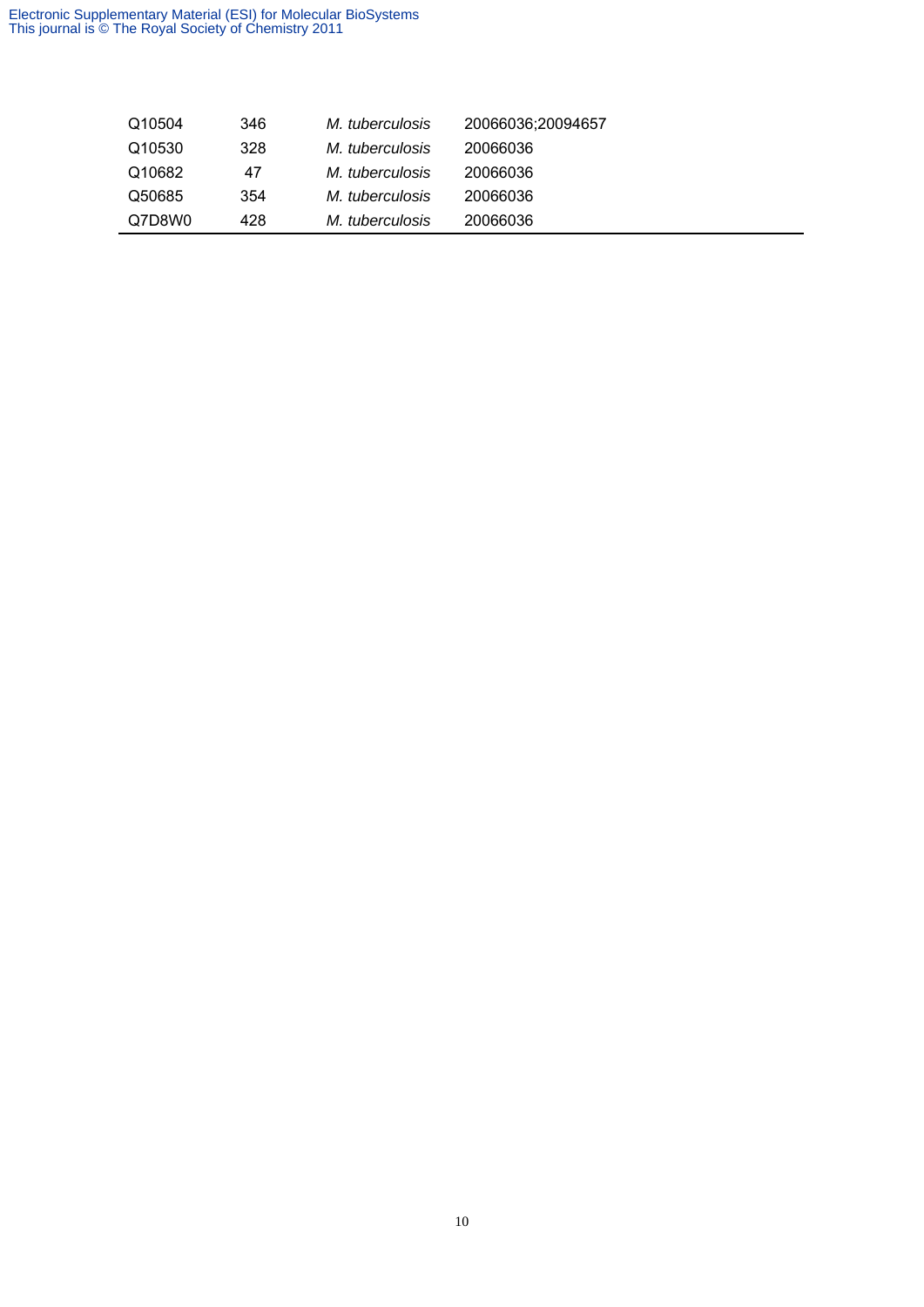**Supplementary Table S2** – From both large-scale and small-scale experimental studies we also collected 238 potentially pupylation substrates for which the exact pupylation sites had still not been experimentally determined. The default threshold (medium) was adopted for GPS-PUP 1.0.

| <b>UniProt</b> | <b>Predicted pupylation sites</b>                     | Organism              | <b>PMID</b>                    |
|----------------|-------------------------------------------------------|-----------------------|--------------------------------|
| A0QNZ3         | 115, 216, 264                                         | M. smegmatis 20631680 |                                |
| A0QNZ7         | 157                                                   | M. smegmatis 20631680 |                                |
| A0QP06         | 241, 556, 559                                         | M. smegmatis 20094657 |                                |
| A0QP11         | 395, 398, 440, 535                                    | M. smegmatis 20631680 |                                |
| A0QPE7         | 96, 146, 164, 249, 254, 272, 377                      | M. smegmatis 20631680 |                                |
| A0QPE8         | 63, 186, 242, 399, 406                                |                       | M. smegmatis 20094657;20631680 |
| A0QQC8         | 226, 228, 483, 491, 538, 546, 556, 572, 619, 622      | M. smegmatis 20631680 |                                |
| A0QQF0         | 124, 142, 199, 301, 432, 439, 444, 477, 560, 570, 821 | M. smegmatis 20631680 |                                |
| A0QQF9         | 302                                                   | M. smegmatis 20631680 |                                |
| A0QQI6         | 14                                                    | M. smegmatis 20631680 |                                |
| A0QQJ4         | 10, 184, 335                                          | M. smegmatis 20631680 |                                |
| A0QQL0         | 241                                                   |                       | M. smegmatis 20094657;20631680 |
| A0QQU1         | 65, 101                                               | M. smegmatis 20631680 |                                |
| A0QQW8         | 64, 216, 220                                          |                       | M. smegmatis 20094657;20631680 |
| A0QQX6         | 136, 169, 255, 334                                    | M. smegmatis 20094657 |                                |
| A0QR00         | 219, 246, 247                                         |                       | M. smegmatis 20094657;20631680 |
| A0QR08         | 69, 75, 275                                           | M. smegmatis 20631680 |                                |
| A0QR33         | 95, 340                                               | M. smegmatis 20631680 |                                |
| A0QR89         | 58, 110, 167, 307, 394, 395                           |                       | M. smegmatis 20094657;20631680 |
| A0QRM0         | 11, 108, 109, 112, 136                                | M. smegmatis 20631680 |                                |
| A0QRU5         | 98, 181, 255, 266                                     | M. smegmatis 20094657 |                                |
| A0QS07         | 9, 201                                                | M. smegmatis 20631680 |                                |
| A0QS36         | 96                                                    | M. smegmatis 20631680 |                                |
| A0QS46         | 31, 151                                               |                       | M. smegmatis 20094657;20631680 |
| A0QS62         | 122, 168, 169                                         | M. smegmatis 20631680 |                                |
| A0QS66         | 176, 470, 634, 775, 786                               | M. smegmatis 20631680 |                                |
| A0QS81         | 180, 239                                              | M. smegmatis 20631680 |                                |
| A0QS85         | 368, 377, 550                                         |                       | M. smegmatis 20094657;20631680 |
| A0QSD0         | 46                                                    |                       | M. smegmatis 20094657;20631680 |
| A0QSD1         | 30, 213, 217                                          | M. smegmatis 20631680 |                                |
| A0QSD2         | 45, 94, 153, 210                                      |                       | M. smegmatis 20094657;20631680 |
| A0QSD4         | 276, 277                                              |                       | M. smegmatis 20094657;20631680 |
| A0QSD5         | 89                                                    | M. smegmatis 20631680 |                                |
| A0QSD7         | 40, 92                                                | M. smegmatis 20631680 |                                |
| A0QSD8         | 124                                                   | M. smegmatis 20631680 |                                |
| A0QSG0         | 94, 99, 103                                           | M. smegmatis 20631680 |                                |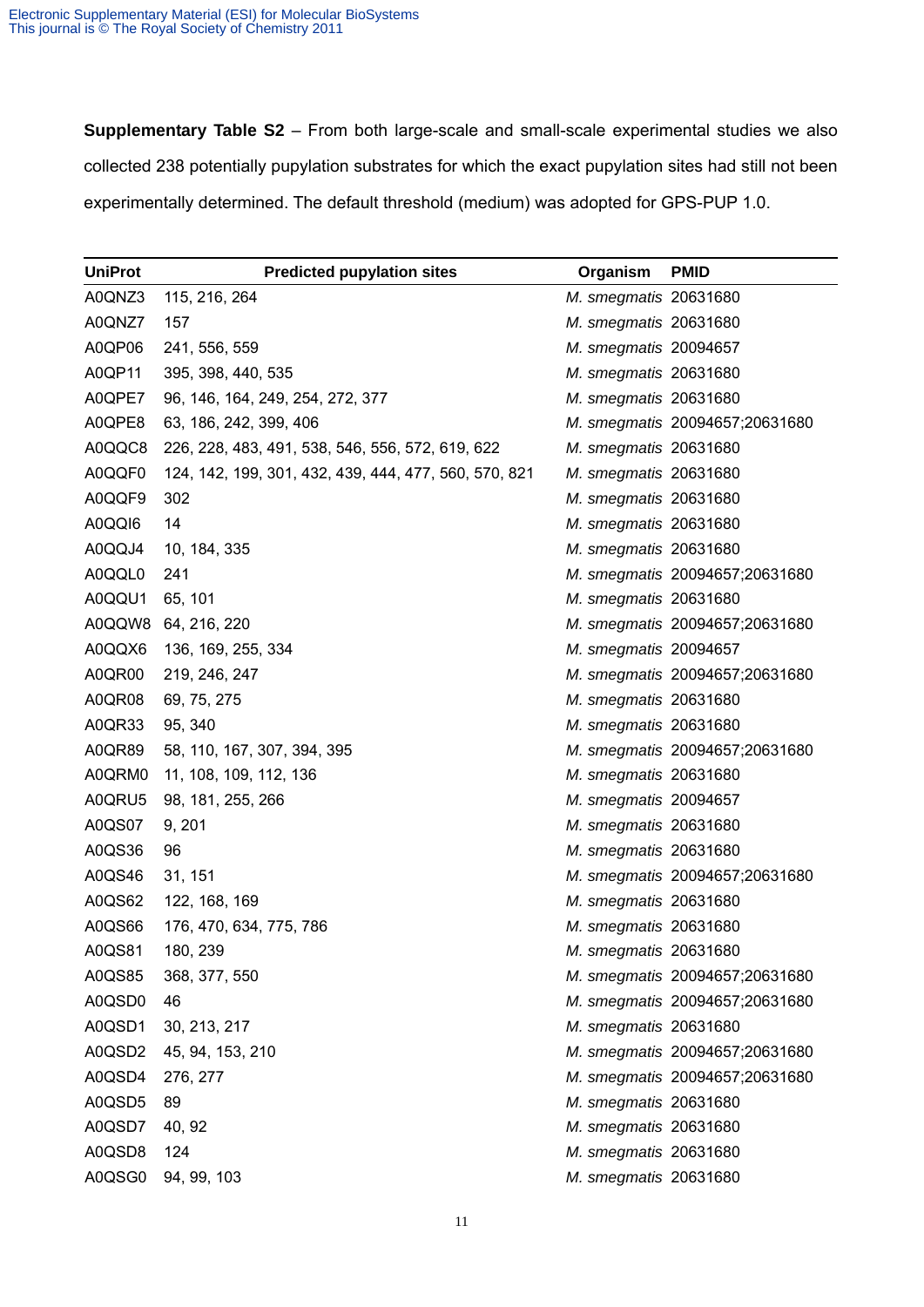A0QSG1 55 *M. smegmatis* 20631680 A0QSG4 139, 176, 179 *M. smegmatis* 20631680 A0QSG5 4, 27, 126 *M. smegmatis* 20631680 A0QSG8 5, 128 *M. smegmatis* 20631680 A0QSH8 160 *M. smegmatis* 20094657;20631680 A0QSK7 143, 282 *M. smegmatis* 20631680 A0QSL5 65, 111, 120, 121 *M. smegmatis* 20631680 A0QSL8 191 *M. smegmatis* 20631680 A0QSP9 143, 149 *M. smegmatis* 20631680 A0QSS3 100 *M. smegmatis* 20094657 A0QSS4 74, 243, 267, 388, 389, 402, 426, 473, 523 *M. smegmatis* 20094657;20631680 A0QSX3 3, 42, 53, 109 *M. smegmatis* 20631680 A0QSY5 281 *M. smegmatis* 20631680 A0QSZ3 151, 323, 591, 634, 688, 692, 734 *M. smegmatis* 20094657;20631680 A0QT01 52 *M. smegmatis* 20094657;20631680 A0QT04 4, 72, 75, 492 *M. smegmatis* 20094657;20631680 A0QT08 36, 88, 583 *M. smegmatis* 20094657;20631680 A0QT22 100, 192 *M. smegmatis* 20631680 A0QTE1 11, 156, 165, 176, 394, 512, 598 *M. smegmatis* 20631680 A0QTE3 171 *M. smegmatis* 20631680 A0QTE7 73, 216, 405, 417, 473 *M. smegmatis* 20094657 A0QTK6 62, 116 *M. smegmatis* 20094657;20631680 A0QU00 115, 205, 264 *M. smegmatis* 20631680 A0QU53 130, 195, 406 *M. smegmatis* 20631680 A0QU58 37, 103 *M. smegmatis* 20631680 A0QU93 45, 158, 282 *M. smegmatis* 20631680 A0QUV6 76, 150, 234 *M. smegmatis* 20094657;20631680 A0QUX1 233, 402, 408, 412, 463, 481, 484 *M. smegmatis* 20631680 A0QUX7 67, 71, 170 *M. smegmatis* 20631680 A0QUX8 57, 290, 320 *M. smegmatis* 20094657;20631680 A0QUY2 142, 332, 469 *M. smegmatis* 20631680 A0QUY6 65, 256, 258, 259 *M. smegmatis* 20631680 A0QV37 12, 94, 125 *M. smegmatis* 20631680 A0QV45 8, 77, 94 *M. smegmatis* 20631680 A0QV51 232, 301 *M. smegmatis* 20094657 A0QVB1 278, 283 *M. smegmatis* 20631680 A0QVB8 58, 109, 132, 178, 215 *M. smegmatis* 20631680 A0QVE0 115, 125, 162, 176 *M. smegmatis* 20631680 A0QVL0 74, 325, 397 *M. smegmatis* 20631680 A0QVQ3 34 *M. smegmatis* 20631680 A0QVQ5 245, 260, 709, 746, 750 *M. smegmatis* 20094657 A0QVQ8 51, 230, 231, 357 *M. smegmatis* 20631680 A0QVR8 86 *M. smegmatis* 20631680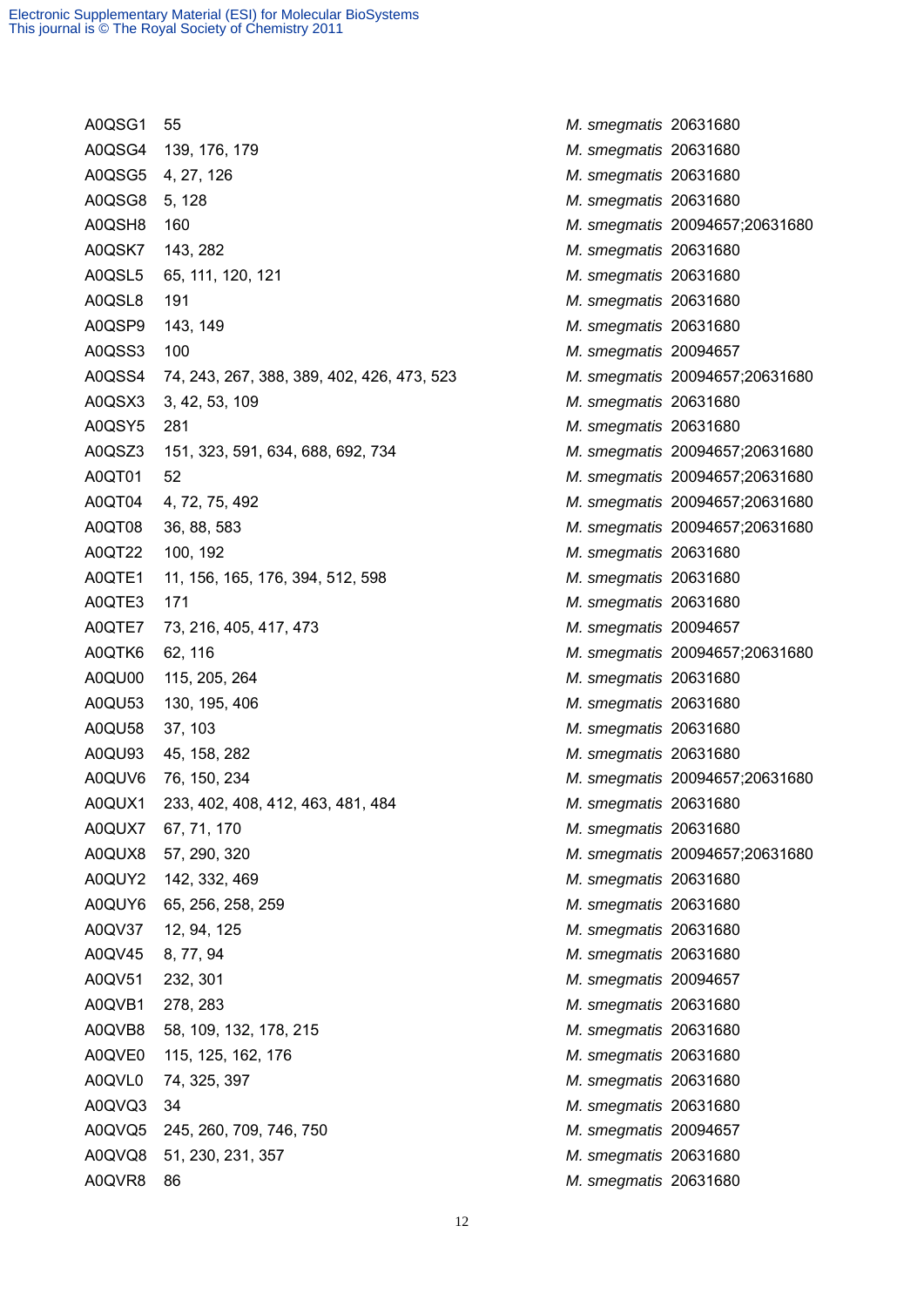A0QVT1 66, 100 *M. smegmatis* 20631680 A0QVX6 121, 333, 342, 385, 400, 419, 452 *M. smegmatis* 20631680 A0QVY9 40 *M. smegmatis* 20631680 A0QVZ3 67, 226, 229 *M. smegmatis* 20094657;20631680 A0QW25 44, 229 *M. smegmatis* 20631680 A0QWG8 175, 213, 275 *M. smegmatis* 20094657;20631680 A0QWQ9 198, 314, 368 *M. smegmatis* 20094657 A0QWS8 17, 29, 101 *M. smegmatis* 20094657;20631680 A0QWT2 5, 410 *M. smegmatis* 20094657 A0QWT3 341, 396 *M. smegmatis* 20631680 A0QWV0 170, 207, 230 *M. smegmatis* 20094657;20631680 A0QWW3 4, 130, 140 *M. smegmatis* 20094657;20631680 A0QWW4 193 *M. smegmatis* 20631680 A0QWY0 255, 297, 600, 652 *M. smegmatis* 20094657 A0QX01 129 *M. smegmatis* 20631680 A0QX83 180 *M. smegmatis* 20631680 A0QX96 98, 125, 382, 410 *M. smegmatis* 20094657;20631680 A0QXA3 128, 259, 317, 431 *M. smegmatis* 20094657;20631680 A0QXC8 140, 239, 283, 286 *M. smegmatis* 20631680 A0QXD8 245, 343, 356 *M. smegmatis* 20094657 A0QXH9 118, 150 *M. smegmatis* 20631680 A0QY23 250 *M. smegmatis* 20631680 A0QYD5 304 *M. smegmatis* 20631680 A0QYE0 389 *M. smegmatis* 20094657 A0QYE8 230, 407 *M. smegmatis* 20094657 A0QYF5 652 *M. smegmatis* 20094657;20631680 A0QYF7 411 *M. smegmatis* 20094657 A0QYQ7 337, 387, 423, 585 *M. smegmatis* 20094657 A0QYS6 104, 224, 394 *M. smegmatis* 20094657;20631680 A0QYT2 139, 187, 280 *M. smegmatis* 20094657 A0QYY6 93, 178, 208, 243, 426, 434, 474 *M. smegmatis* 20631680 A0QZ33 49 *M. smegmatis* 20631680 A0QZ46 52, 186, 243 *M. smegmatis* 20631680 A0QZ47 213 *M. smegmatis* 20631680 A0QZ49 398 *M. smegmatis* 20094657 A0QZ54 76, 239, 344, 532 *M. smegmatis* 20631680 A0QZ83 63, 113, 136 *M. smegmatis* 20631680 A0QZ96 52, 56 *M. smegmatis* 20094657;20631680 A0QZE4 479 *M. smegmatis* 20094657 A0QZR5 29, 227 *M. smegmatis* 20631680 A0QZZ1 281 *M. smegmatis* 20094657 A0R012 55, 83, 212 *M. smegmatis* 20631680 A0R059 16, 32, 72 *M. smegmatis* 20094657;20631680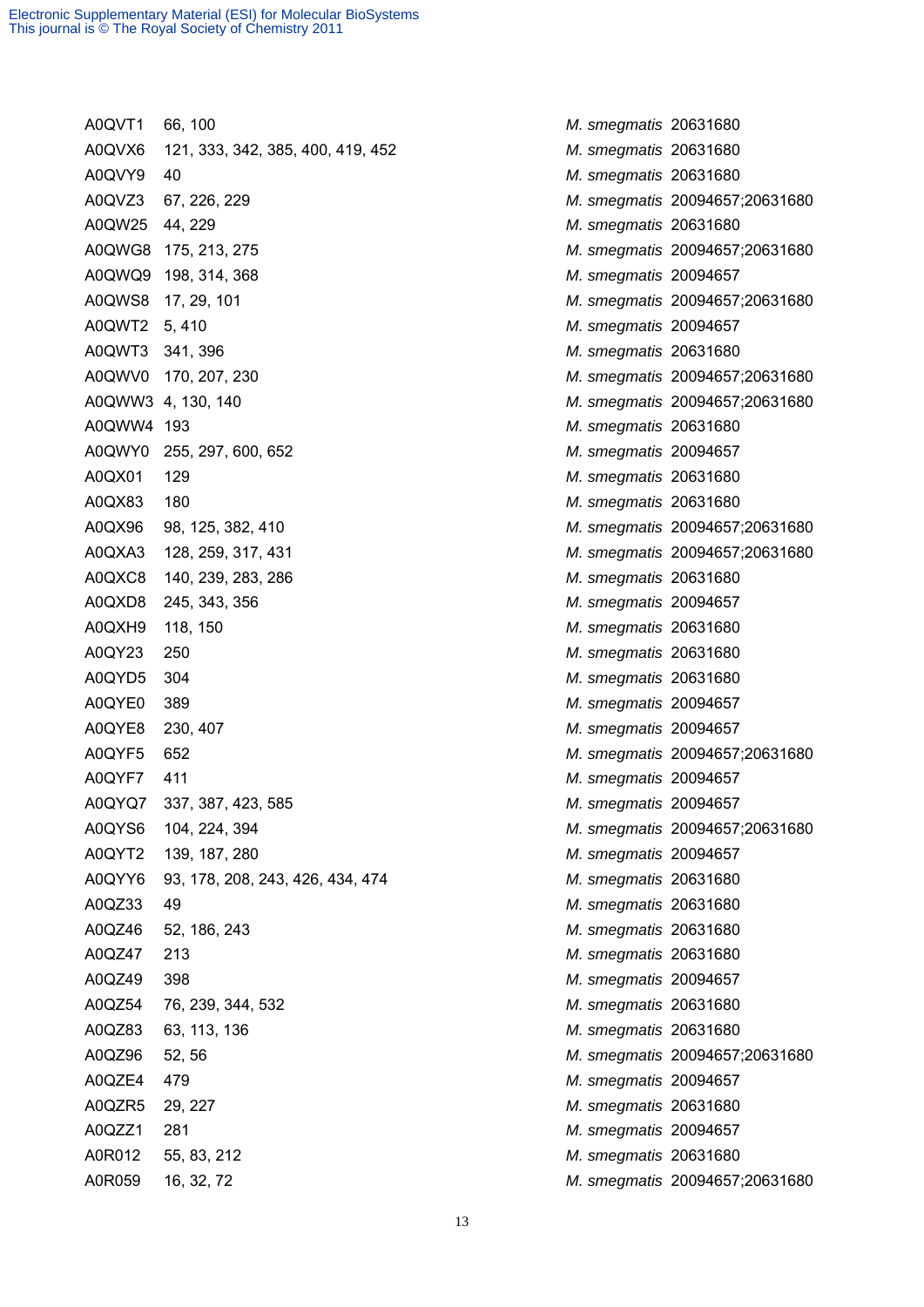A0R061 23, 97 *M. smegmatis* 20631680 A0R067 57 *M. smegmatis* 20631680 A0R069 103, 221, 244, 255, 283 *M. smegmatis* 20631680 A0R072 24, 157, 208, 293, 303, 312, 352 *M. smegmatis* 20094657;20631680 A0R095 2 *M. smegmatis* 20631680 A0R0B2 61, 95, 106, 157, 170 *M. smegmatis* 20631680 A0R0E9 93 *M. smegmatis* 20631680 A0R0Q9 52, 464, 596 *M. smegmatis* 20631680 A0R0T8 21, 131, 216, 345 *M. smegmatis* 20631680 A0R0W7 278, 345 *M. smegmatis* 20631680 A0R170 12 *M. smegmatis* 20631680 A0R193 249, 316, 554, 749, 757 *M. smegmatis* 20094657 A0R198 145, 203 *M. smegmatis* 20631680 A0R199 33, 125, 235, 274, 324, 352, 469 *M. smegmatis* 20631680 A0R1G3 32, 48, 202 *M. smegmatis* 20631680 A0R1H2 10 *M. smegmatis* 20631680 A0R1H5 44, 425 *M. smegmatis* 20631680 A0R1H6 62, 103 *M. smegmatis* 20094657 A0R1Y8 35 *M. smegmatis* 20631680 A0R1Z6 81 *M. smegmatis* 20094657 A0R200 7, 466, 474 *M. smegmatis* 20094657;20631680 A0R202 84, 384, 418, 490, 491, 499, 535, 539, 542, 546 *M. smegmatis* 20094657;20631680 A0R203 49, 50, 60, 66, 71, 77, 128, 211, 329 *M. smegmatis* 20631680 A0R220 151, 308 *M. smegmatis* 20631680 A0R221 88, 105, 375, 394 *M. smegmatis* 20094657 A0R278 77 *M. smegmatis* 20631680 A0R2J4 64 *M. smegmatis* 20631680 A0R2T0 78, 149, 175, 312, 367, 368 *M. smegmatis* 20631680 A0R2U7 157 *M. smegmatis* 20631680 A0R2U8 171, 421, 465 *M. smegmatis* 20094657;20631680 A0R2V3 88 *M. smegmatis* 20631680 A0R2V4 257 *M. smegmatis* 20094657;20631680 A0R2V5 210, 250, 400 *M. smegmatis* 20094657 A0R2W9 71, 114, 284 *M. smegmatis* 20631680 A0R2X8 172, 327, 400, 427, 442 *M. smegmatis* 20631680 A0R2Y1 41 *M. smegmatis* 20094657;20631680 A0R3B8 119, 258, 398, 427 *M. smegmatis* 20094657;20631680 A0R3C8 29, 125, 187, 252 *M. smegmatis* 20094657;20631680 A0R3L1 447, 451 *M. smegmatis* 20094657;20631680 A0R3L4 173, 492 *M. smegmatis* 20094657 A0R3M3 88, 206, 272, 281, 284, 291 *M. smegmatis* 20094657;20631680 A0R3M4 32, 138, 207, 380, 387 *M. smegmatis* 20631680 A0R3N8 228, 248, 308, 311, 384 *M. smegmatis* 20094657;20631680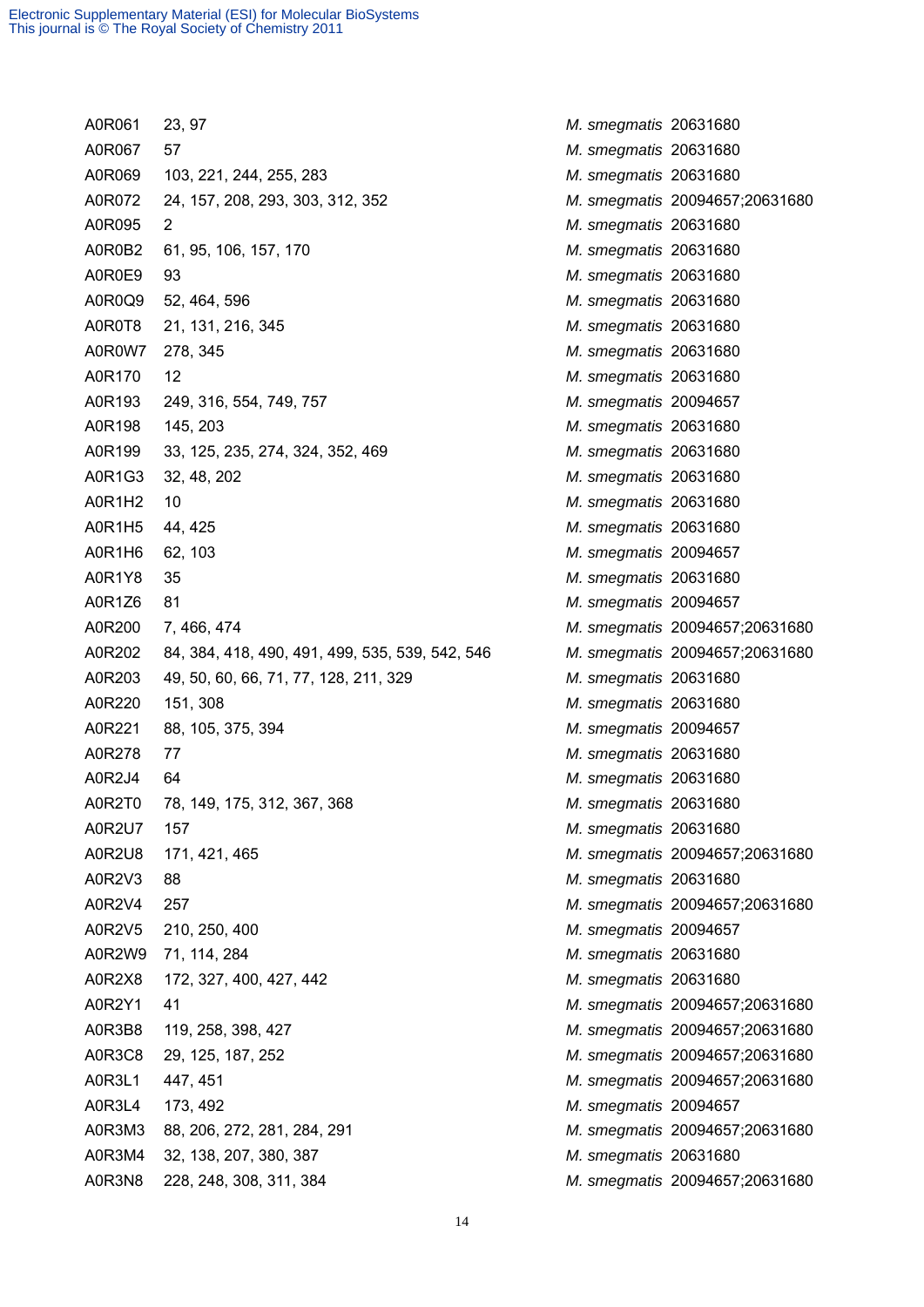A0R3V8 2 *M. smegmatis* 20631680 A0R3Y5 179, 235 *M. smegmatis* 20094657;20631680 A0R417 284, 332, 336 *M. smegmatis* 20094657;20631680 A0R452 111 *M. smegmatis* 20631680 A0R461 247, 250 *M. smegmatis* 20631680 A0R472 34 *M. smegmatis* 20094657;20631680 A0R478 73, 116, 179, 225, 246 *M. smegmatis* 20094657;20631680 A0R4B3 317, 325 *M. smegmatis* 20631680 A0R4D0 9, 88 *M. smegmatis* 20631680 A0R4G4 318 *M. smegmatis* 20094657;20631680 A0R4S6 *103, 153, 251, 299, 340, 349 M. smegmatis* 20094657 A0R574 47, 126, 209, 309, 360, 446, 516, 526, 530, 540, 613, 788 *M. smegmatis* 20631680 A0R597 136, 158 *M. smegmatis* 20631680 A0R5C5 117, 305 *M. smegmatis* 20094657;20631680 A0R5H1 24, 152, 209 *M. smegmatis* 20631680 A0R5L6 153 *M. smegmatis* 20631680 A0R5M3 82, 139 *M. smegmatis* 20094657 A0R5N7 99, 141, 235 *M. smegmatis* 20631680 A0R5P4 108, 315 *M. smegmatis* 20094657 A0R5Q2 187, 188, 473, 514, 573 *M. smegmatis* 20094657 A0R5R5 104, 298 *M. smegmatis* 20631680 A0R5X8 68 *M. smegmatis* 20094657 A0R609 417, 483, 524, 555 *M. smegmatis* 20631680 A0R618 143, 270, 340, 561, 601 *M. smegmatis* 20094657;20631680 A0R652 38, 200 *M. smegmatis* 20631680 A0R683 385 *M. smegmatis* 20094657 A0R6Q7 38, 200 *M. smegmatis* 20094657;20631680 A0R710 229 *M. smegmatis* 20094657 A0R716 175, 197, 285 *M. smegmatis* 20631680 A0R7G8 138 *M. smegmatis* 20631680 A0R7I9 32, 186, 214 *M. smegmatis* 20094657;20631680 A4ZHU4 359, 434, 651, 692, 697 *M. smegmatis* 20094657 O33246 61 *M. tuberculosis* 20631680 O68447 9, 183, 334 *M. smegmatis* 20094657 P42829 56 *M. smegmatis* 20631680 Q9AFI5 84, 95, 119 *M. smegmatis* 20631680 Q9ZHC5 94, 116, 117, 127, 136, 145, 154, 163, 172, 181, 186, *M. smegmatis* 20094657 199, 200, 205 A0QP01 *M. smegmatis* 20631680 A0QQC1 *M. smegmatis* 20631680 A0QQX4 *M. smegmatis* 20094657;20631680 A0QRA5 *M. smegmatis* 20631680 A0QRA6 *M. smegmatis* 20631680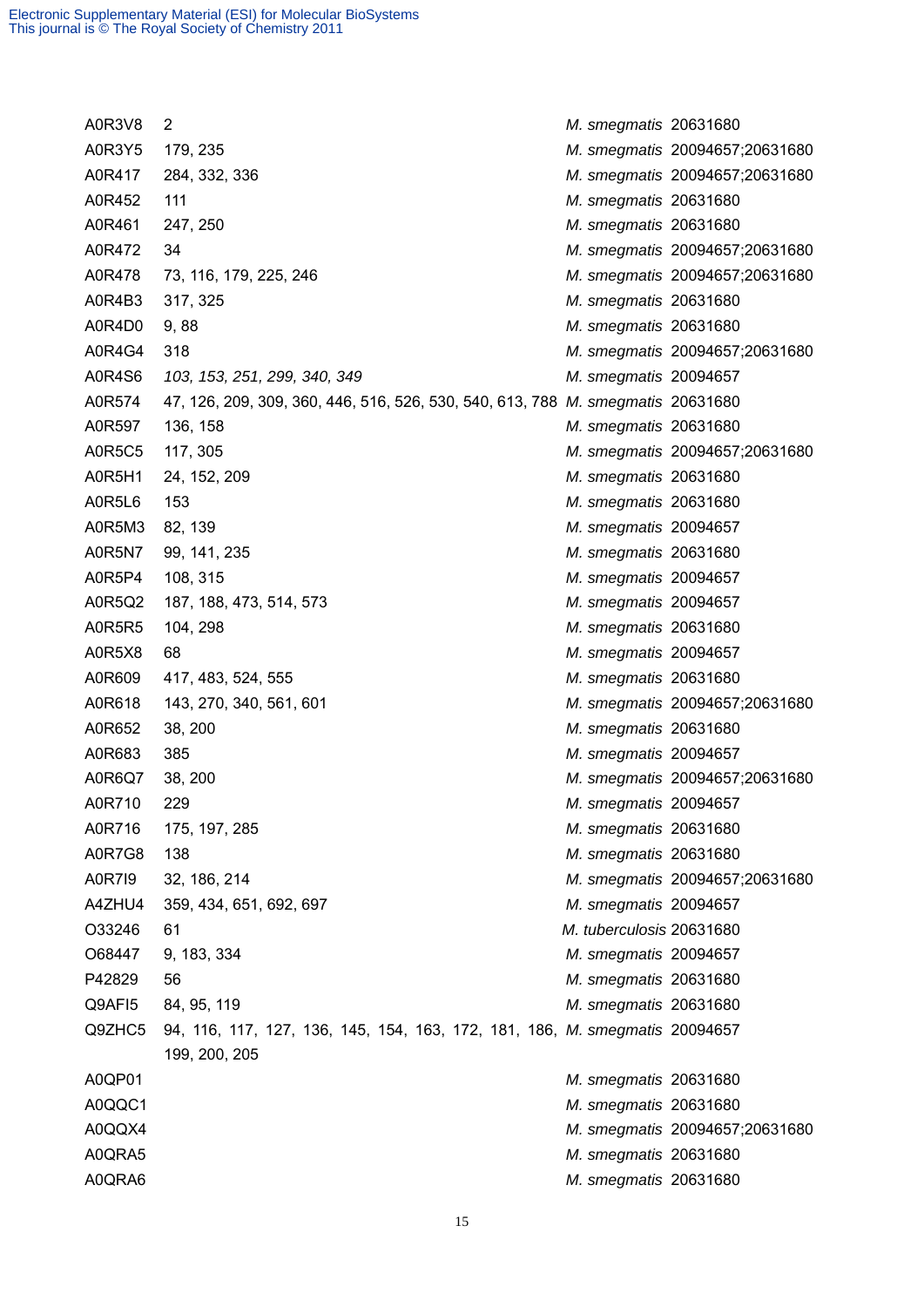| A0QS97        | M. smegmatis 20631680          |
|---------------|--------------------------------|
| A0QSG6        | M. smegmatis 20631680          |
| A0QSZ1        | M. smegmatis 20094657;20631680 |
| A0QTD7        | M. smegmatis 20631680          |
| A0QTK2        | M. smegmatis 20094657          |
| A0QU45        | M. smegmatis 20631680          |
| A0QV09        | M. smegmatis 20631680          |
| A0QVL2        | M. smegmatis 20631680          |
| A0QWY3        | M. smegmatis 20631680          |
| A0QXZ4        | M. smegmatis 20631680          |
| A0QYW6        | M. smegmatis 20094657;20631680 |
| A0QZ34        | M. smegmatis 20094657;20631680 |
| A0QZ58        | M. smegmatis 20631680          |
| A0QZA2        | M. smegmatis 20094657          |
| A0R033        | M. smegmatis 20094657          |
| A0R090        | M. smegmatis 20094657          |
| A0R0A1        | M. smegmatis 20631680          |
| A0R0B0        | M. smegmatis 20631680          |
| <b>A0R018</b> | M. smegmatis 20631680          |
| A0R0R1        | M. smegmatis 20631680          |
| A0R0S1        | M. smegmatis 20631680          |
| A0R1Z9        | M. smegmatis 20631680          |
| A0R2E9        | M. smegmatis 20631680          |
| A0R2V1        | M. smegmatis 20631680          |
| A0R343        | M. smegmatis 20631680          |
| A0R3E3        | M. smegmatis 20631680          |
| A0R4B7        | M. smegmatis 20631680          |
| A0R4H0        | M. smegmatis 20631680          |
| A0R4H2        | M. smegmatis 20631680          |
| A0R623        | M. smegmatis 20631680          |
| A0R729        | M. smegmatis 20094657;20631680 |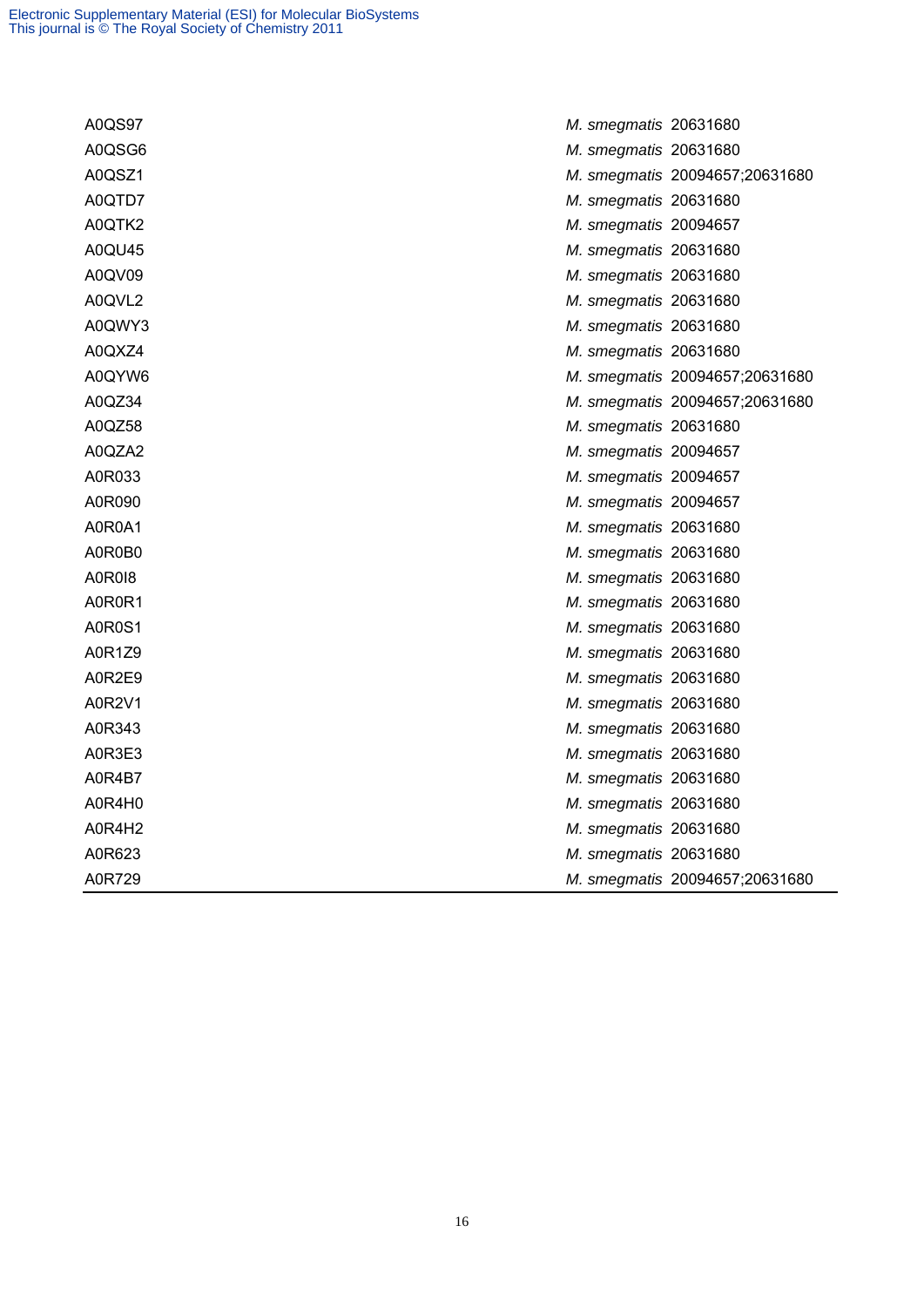**Supplementary Table S3** – The top 15 most enriched biological processes, molecular functions and cellular components of the pupylated substrates in *M. smegmatis*, respectively. *a*. the number of proteins annotated; *b*. the proportion of proteins annotated; *c*. E-ratio, enrichment ratio, the pupylation proportion in relation to the proteomic proportion.

| <b>Description of GO term</b><br>Num. <sup>a</sup>           |                | <b>Pupylation</b> |                | <b>Proteome</b> |       | E-ratio $c$ <i>P</i> -value |
|--------------------------------------------------------------|----------------|-------------------|----------------|-----------------|-------|-----------------------------|
|                                                              |                | Per. <sup>b</sup> |                | Num. Per.       |       |                             |
| The top 15 most enriched biological processes                |                |                   |                |                 |       |                             |
| Translation (GO:0006412)                                     | 31             | 11.61%            |                | 101 2.26%       | 5.14  | 4.84E-15                    |
| Cellular amino acid biosynthetic process (GO:0008652)        | 20             | 7.49%             |                | 63 1.41%        | 5.31  | 2.19E-10                    |
| Branched chain family amino acid biosynthetic process        | 8              | 3.00%             |                | 12 0.27%        | 11.16 | 5.88E-08                    |
| (GO:0009082)                                                 |                |                   |                |                 |       |                             |
| Tricarboxylic acid cycle (GO:0006099)                        | 9              | 3.37%             | 18             | 0.40%           | 8.37  | 2.56E-07                    |
| Glycolysis (GO:0006096)                                      | 8              | 3.00%             |                | 16 0.36%        | 8.37  | 1.24E-06                    |
| Response to stress (GO:0006950)                              | 11             | 4.12%             | 36             | 0.81%           | 5.12  | 4.43E-06                    |
| Protein folding (GO:0006457)                                 | $\overline{7}$ | 2.62%             | 16             | 0.36%           | 7.32  | 1.80E-05                    |
| Sulfate transport (GO:0008272)                               | 4              | 1.50%             | 7              | 0.16%           | 9.57  | 3.77E-04                    |
| Cellular amino acid metabolic process (GO:0006520)           | 6              | 2.25%             | 18             | 0.40%           | 5.58  | 4.33E-04                    |
| Threonine biosynthetic process (GO:0009088)                  | 3              | 1.12%             | 4              | 0.09%           | 12.56 | 8.06E-04                    |
| ATP synthesis coupled proton transport (GO:0015986)          | 4              | 1.50%             | 9              | 0.20%           | 7.44  | 1.23E-03                    |
| Proteasomal protein catabolic process (GO:0010498)           | 3              | 1.12%             | 5              | 0.11%           | 10.04 | 1.93E-03                    |
| One-carbon metabolic process (GO:0006730)                    | 3              | 1.12%             | 5              | 0.11%           | 10.04 | 1.93E-03                    |
| Lipid biosynthetic process (GO:0008610)                      | 5              | 1.87%             | 17             | 0.38%           | 4.92  | 2.50E-03                    |
| Proton transport (GO:0015992)                                | 4              | 1.50%             | 11             | 0.25%           | 6.09  | 2.94E-03                    |
| The top 15 most enriched molecular functions                 |                |                   |                |                 |       |                             |
| Structural constituent of ribosome (GO:0003735)              | 26             | 9.74%             | 58             | 1.30%           | 7.50  | 1.84E-17                    |
| RRNA binding (GO:0019843)                                    | 20             | 7.49%             |                | 37 0.83%        | 9.05  | 1.06E-15                    |
| RNA binding (GO:0003723)                                     | 24             | 8.99%             |                | 78 1.75%        | 5.15  | 6.65E-12                    |
| Lyase activity (GO:0016829)                                  | 24             | 8.99%             |                | 153 3.42%       | 2.63  | 9.23E-06                    |
| Hydrogen ion transporting ATP synthase activity, rotational  | 4              | 1.50%             | $\overline{7}$ | 0.16%           | 9.57  | 3.77E-04                    |
| mechanism (GO:0046933)                                       |                |                   |                |                 |       |                             |
| TRNA binding (GO:0000049)                                    | 5              | 1.87%             |                | 12 0.27%        | 6.98  | 4.10E-04                    |
| Pyridoxal phosphate binding (GO:0030170)                     | 12             | 4.49%             |                | 69 1.54%        | 2.91  | 6.63E-04                    |
| Proton-transporting ATPase activity, rotational mechanism    | 3              | 1.12%             | 4              | 0.09%           |       | 12.56 8.06E-04              |
| (GO:0046961)                                                 |                |                   |                |                 |       |                             |
| Acyltransferase activity (GO:0008415)                        | 12             | 4.49%             |                | 73 1.63%        | 2.75  | 1.12E-03                    |
| Oxidoreductase activity, acting on the aldehyde or oxo group | 3              | 1.12%             | 5              | 0.11%           | 10.04 | 1.93E-03                    |
| of donors, NAD or NADP as acceptor (GO:0016620)              |                |                   |                |                 |       |                             |
| Threonine-type endopeptidase activity (GO:0004298)           | 2              | 0.75%             | 2              | 0.04%           | 16.74 | 3.56E-03                    |
| Succinate-CoA ligase (ADP-forming) activity (GO:0004775)     | $\overline{c}$ | 0.75%             | $2^{\circ}$    | 0.04%           | 16.74 | 3.56E-03                    |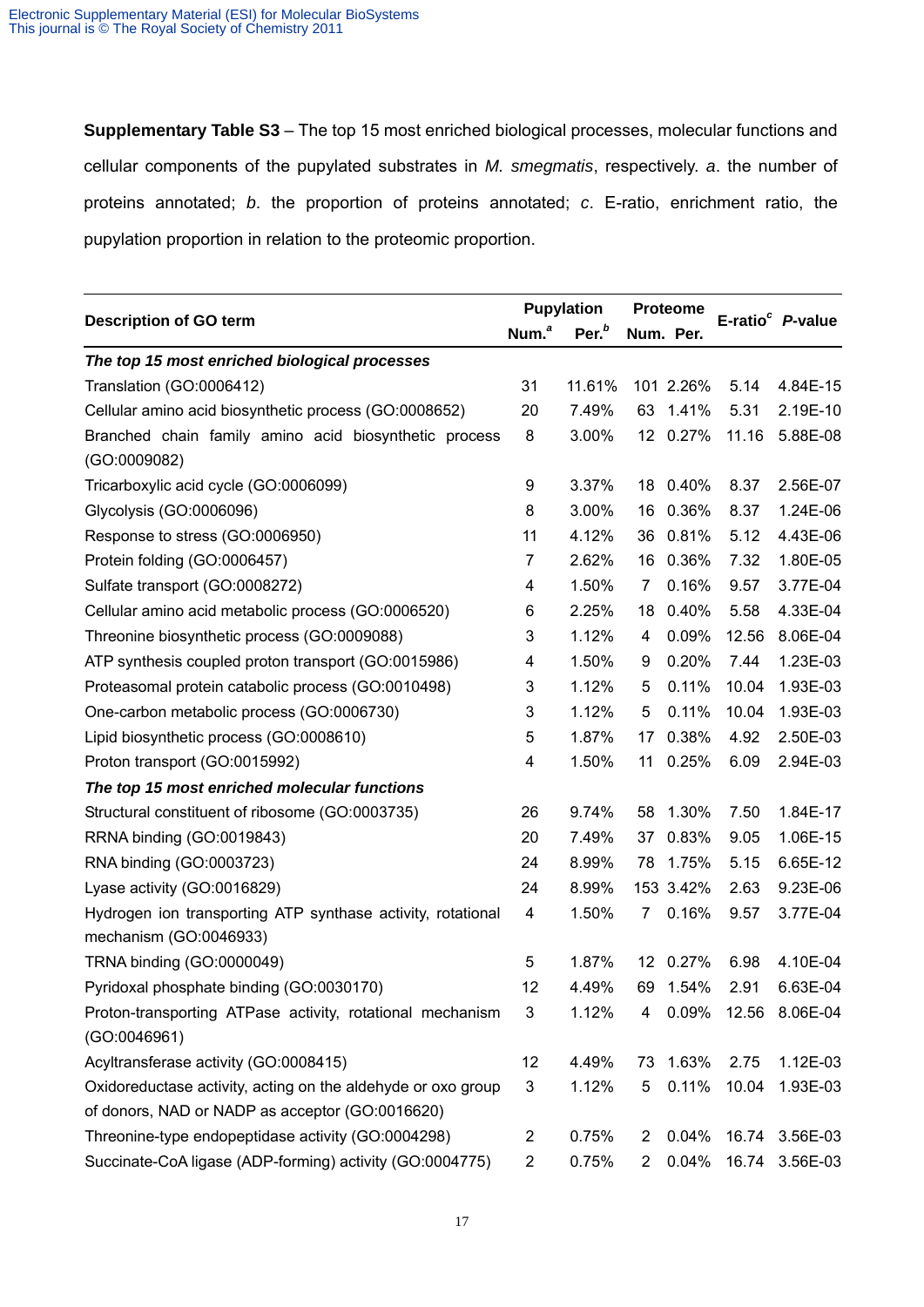| NAD or NADH binding (GO:0051287)                           | 7              | 2.62%  | 36                    | 0.81%     | 3.26  | 4.68E-03   |
|------------------------------------------------------------|----------------|--------|-----------------------|-----------|-------|------------|
| Thiosulfate sulfurtransferase activity (GO:0004792)        | $\overline{2}$ | 0.75%  | 3                     | 0.07%     | 11.16 | 1.02E-02   |
| Oxidoreductase activity, acting on the CH-NH2 group of     | 2              | 0.75%  | 3                     | 0.07%     | 11.16 | 1.02E-02   |
| donors, NAD or NADP as acceptor (GO:0016639)               |                |        |                       |           |       |            |
| The top 15 most enriched cellular components               |                |        |                       |           |       |            |
| Ribosome (GO:0005840)                                      | 26             | 9.74%  | 59                    | 1.32%     | 7.38  | 3.12E-17   |
| Ribonucleoprotein complex (GO:0030529)                     | 25             | 9.36%  | 58                    | 1.30%     | 7.22  | $2.51E-16$ |
| Cytoplasm (GO:0005737)                                     | 49             | 18.35% |                       | 268 6.00% | 3.06  | 2.84E-13   |
| Small ribosomal subunit (GO:0015935)                       | 6              | 2.25%  | 8                     | 0.18%     | 12.56 | 1.09E-06   |
| Proton-transporting ATP synthase complex, catalytic core   | 4              | 1.50%  | 5                     | 0.11%     | 13.39 | 5.94E-05   |
| F(1) (GO:0045261)                                          |                |        |                       |           |       |            |
| Proteasome complex (GO:0000502)                            | 3              | 1.12%  | 3                     | 0.07%     | 16.74 | 2.11E-04   |
| Intracellular (GO:0005622)                                 | 31             | 11.61% |                       | 282 6.31% | 1.84  | 5.61E-04   |
| Proton-transporting two-sector ATPase complex, catalytic   | $\overline{2}$ | 0.75%  | 2                     | 0.04%     | 16.74 | 3.56E-03   |
| domain (GO:0033178)                                        |                |        |                       |           |       |            |
| Proton-transporting<br>ATPase<br>complex<br>two-sector     | $\overline{2}$ | 0.75%  | $\overline{2}$        | 0.04%     | 16.74 | 3.56E-03   |
| (GO:0016469)                                               |                |        |                       |           |       |            |
| Proteasome core complex (GO:0005839)                       | 2              | 0.75%  | $\mathbf{2}^{\prime}$ | 0.04%     | 16.74 | 3.56E-03   |
| Large ribosomal subunit (GO:0015934)                       | 3              | 1.12%  | 7                     | 0.16%     | 7.17  | 6.16E-03   |
| Peroxisome (GO:0005777)                                    | 1              | 0.37%  | 1                     | 0.02%     | 16.74 | 5.97E-02   |
| Tricarboxylic acid cycle enzyme complex (GO:0045239)       | 1              | 0.37%  | 1                     | 0.02%     | 16.74 | 5.97E-02   |
| complex,<br>alpha-subunit<br>Proteasome<br>complex<br>core | 1              | 0.37%  | 1                     | 0.02%     | 16.74 | 5.97E-02   |
| (GO:0019773)                                               |                |        |                       |           |       |            |
| Protein complex (GO:0043234)                               | 1              | 0.37%  | $\mathbf 1$           | 0.02%     | 16.74 | 5.97E-02   |